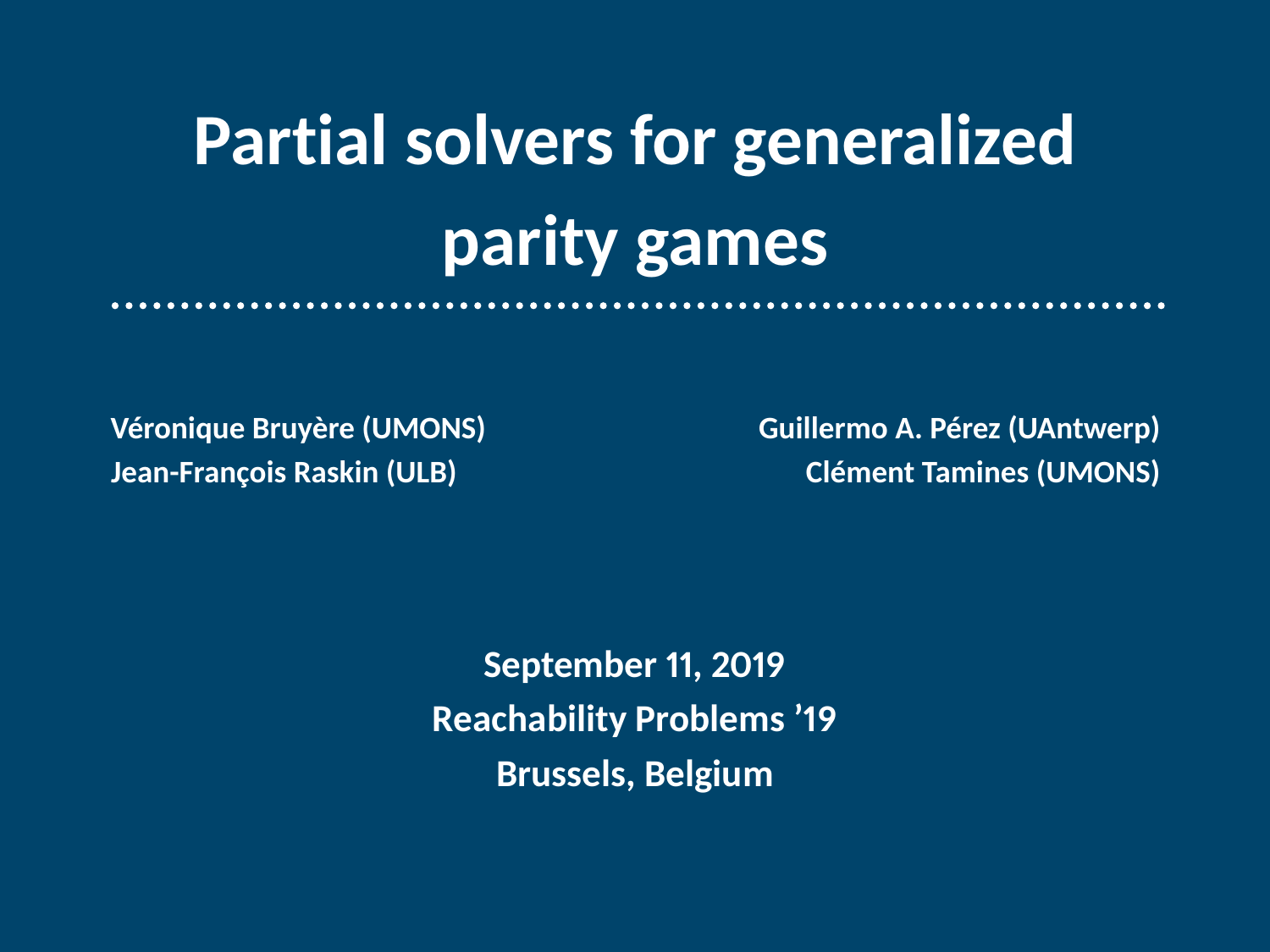## <span id="page-1-0"></span>Outline of the talk

#### Recall the **significance of parity games**

- **•** LTL synthesis : classical method to perform LTL synthesis using parity games
- **•** difficulties of this method

#### Introduce **generalized parity games**

- **•** link with LTL synthesis
- **•** the difficulties of solving such games

Discuss methods used to **eliviate these difficulties**

- **• partial solvers** and their **adaptation** to generalized parity games
- **•** our **experimental results**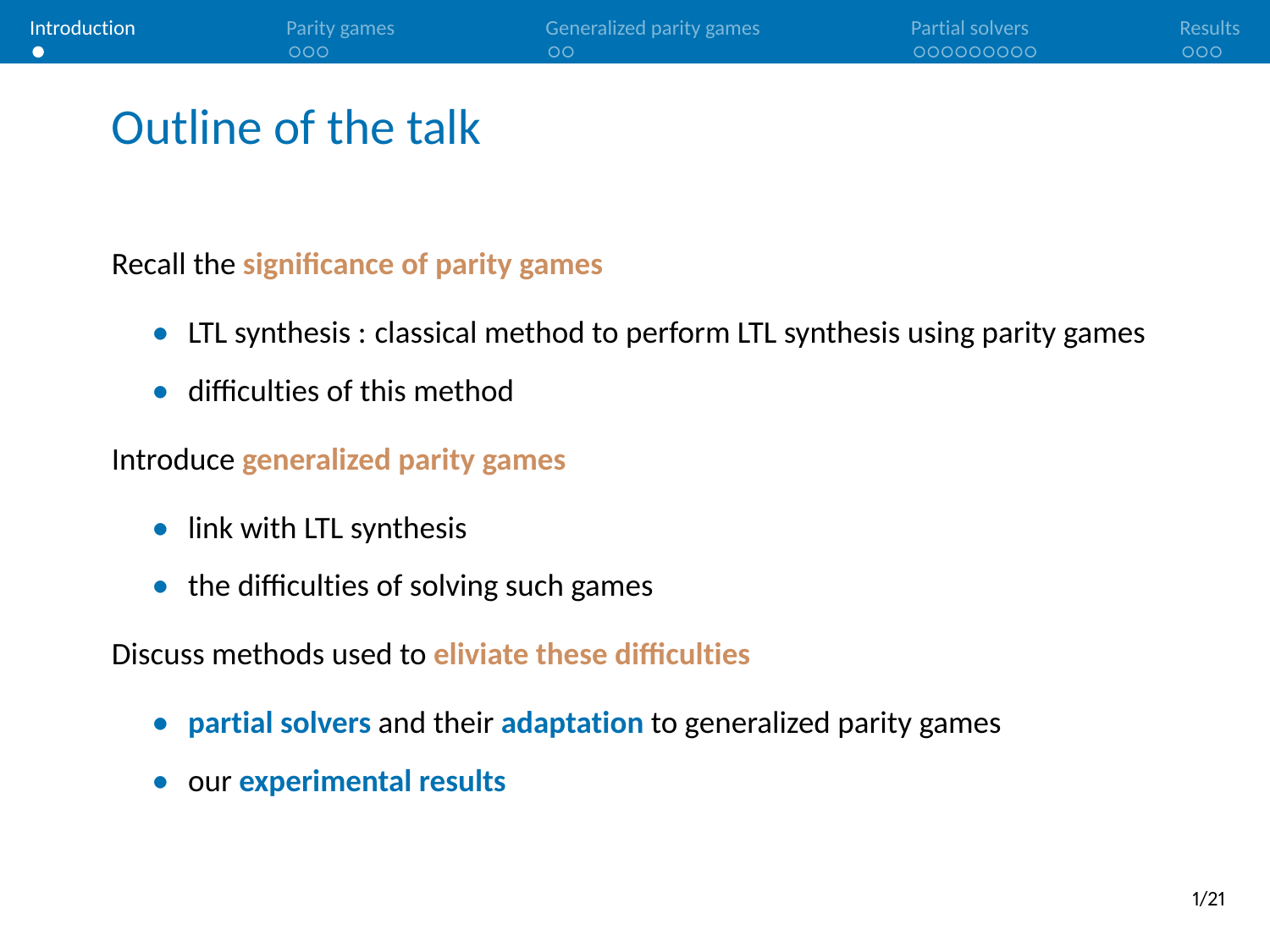## <span id="page-2-0"></span>Reactive synthesis from LTL specifications

Parity games are used as intermediary steps to solve the reactive synthesis problem from LTL specifications [\[7\]](#page-43-0)

**Input :** an LTL formula ϕ whose propositional variables are partitioned into inputs (controllable by the environment) and outputs (controlled by the system)

#### **Classical algorithm :**

- **•** construct a deterministic parity automaton (DPA)
- **•** the DPA can then be seen as a two player graph game
- **•** winning condition in this game : parity acceptance condition of the DPA

**Difficulties :** DPA may be doubly exponential in the size of  $\phi$  and its parity condition may require exponentially many priorities

 $\rightarrow$  underlying parity game may be hard to solve !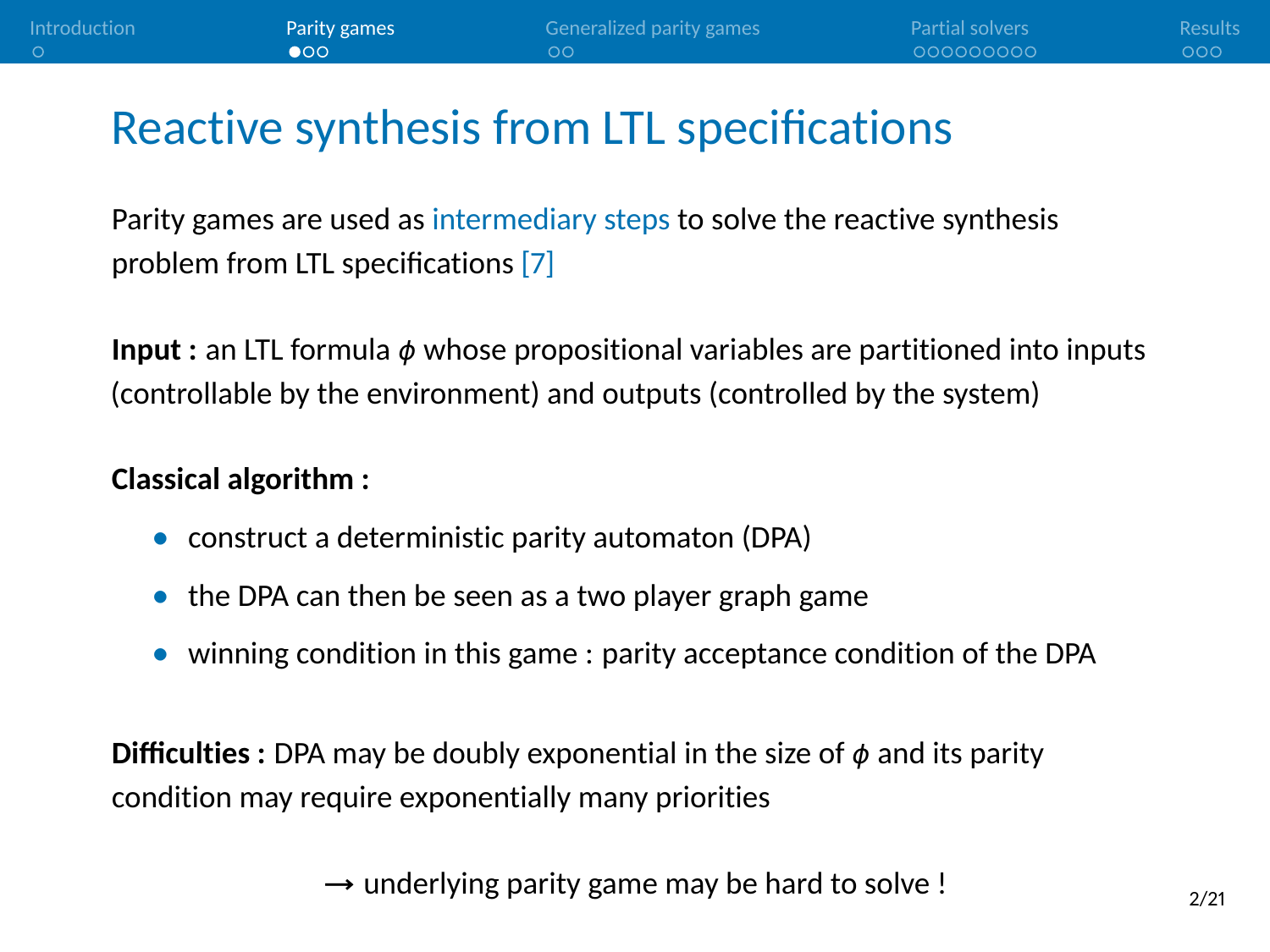| <b>Introduction</b> | Parity games | Generalized parity games | <b>Partial solvers</b> | <b>Results</b> |
|---------------------|--------------|--------------------------|------------------------|----------------|
|                     | $\Omega$     | ററ                       | 000000000              | 000            |
|                     |              |                          |                        |                |

Game structure  $G = (V_0, V_1, E)$  and priority function  $\alpha: V \rightarrow \{0, 1, ..., d\}$ 

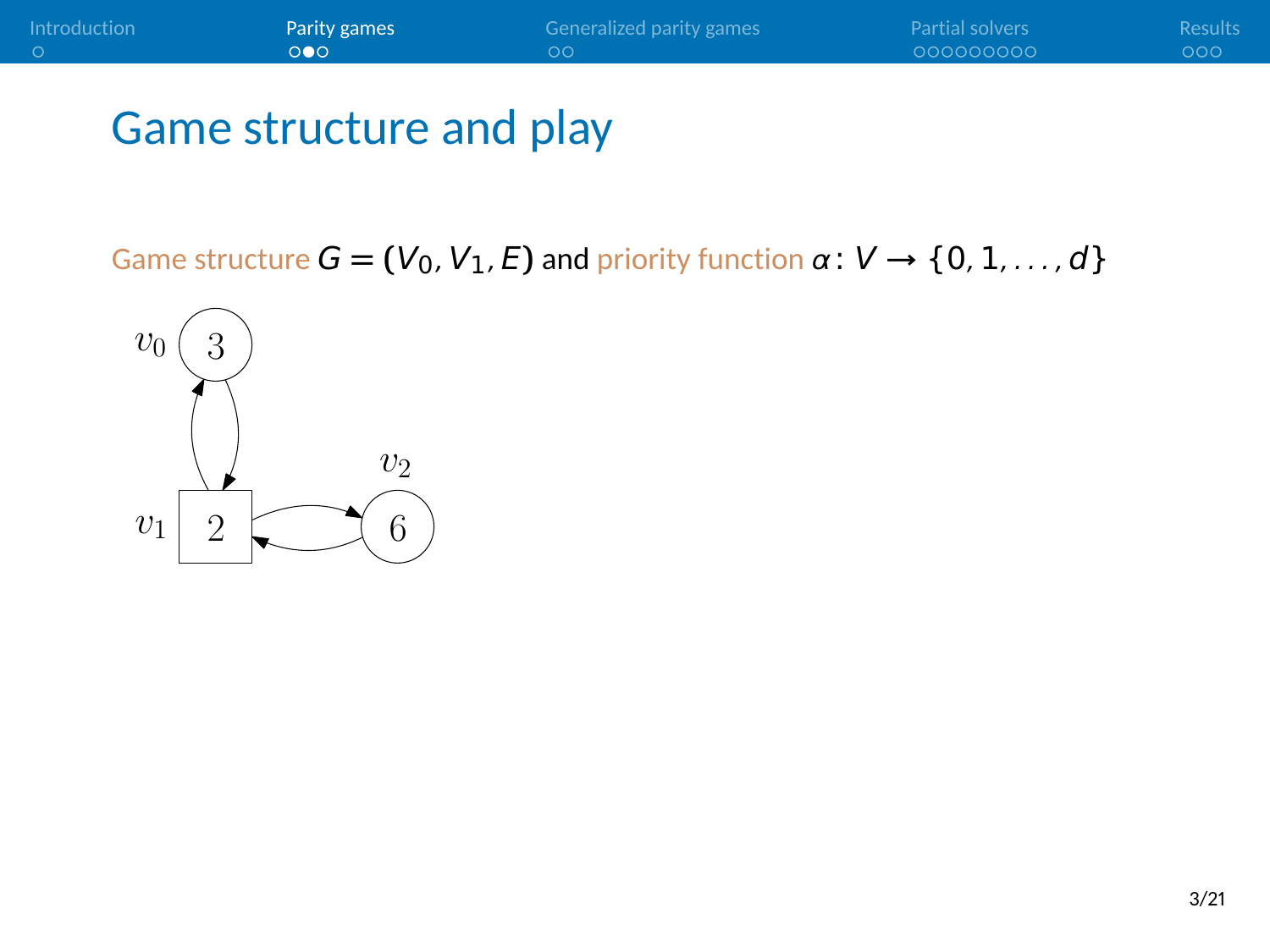| <b>Introduction</b> | Parity games | Generalized parity games | <b>Partial solvers</b> | <b>Results</b> |
|---------------------|--------------|--------------------------|------------------------|----------------|
|                     | $\Omega$     | ററ                       | 000000000              | 000            |
|                     |              |                          |                        |                |

Game structure  $G = (V_0, V_1, E)$  and priority function  $\alpha: V \rightarrow \{0, 1, ..., d\}$ 



 $P|a$ y: infinite path  $π = V<sub>0</sub>V<sub>1</sub>... ∈ V<sup>ω</sup>$  in *G* starting in some initial vertex  $V<sub>0</sub>$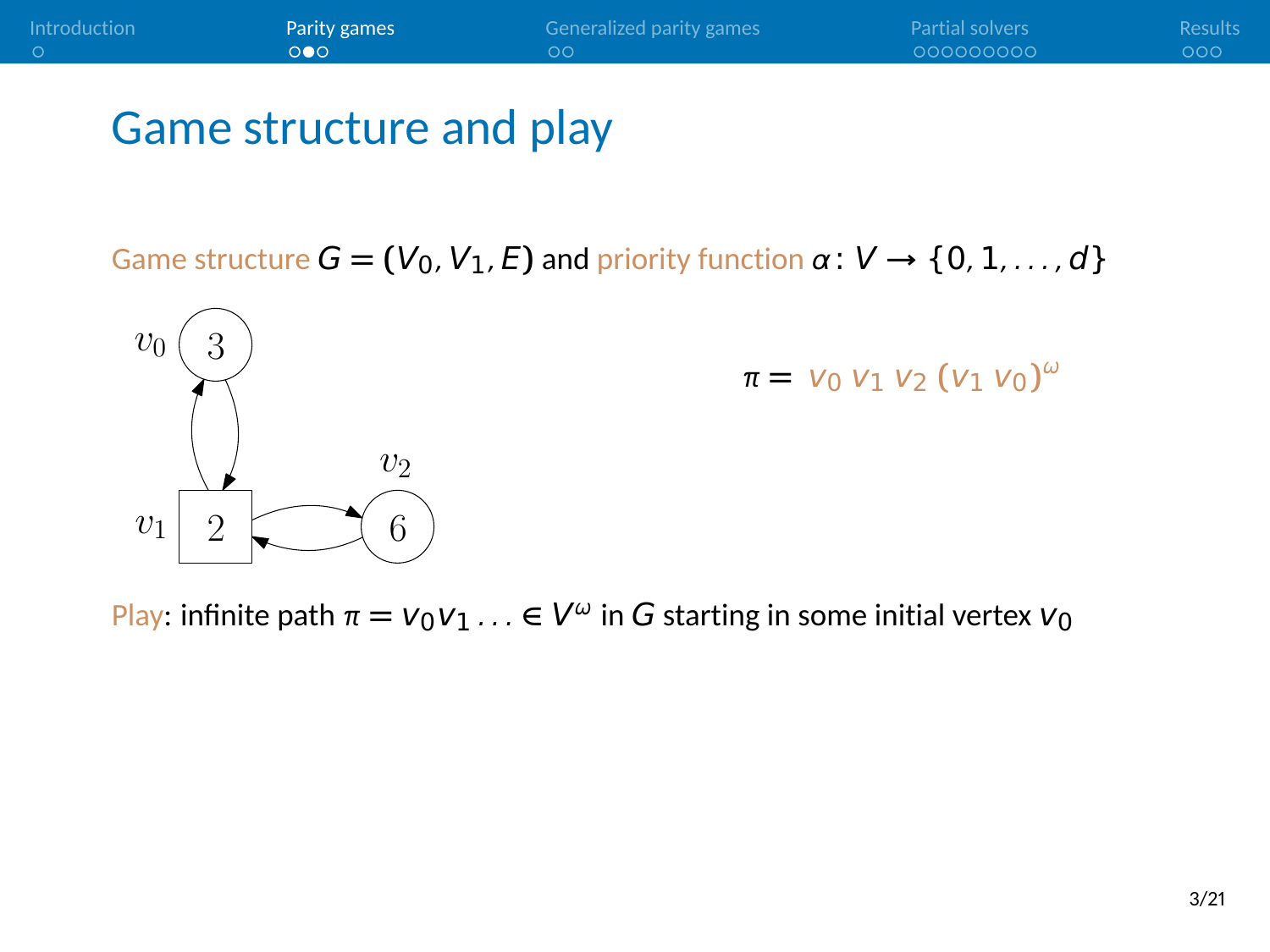| 000000000<br>000<br>LOOO!<br>ററ | <b>Introduction</b> | Parity games | Generalized parity games | <b>Partial solvers</b> | Results |
|---------------------------------|---------------------|--------------|--------------------------|------------------------|---------|
|                                 |                     |              |                          |                        |         |

Game structure  $G = (V_0, V_1, E)$  and priority function  $\alpha: V \rightarrow \{0, 1, ..., d\}$ 



 $P|a$ y: infinite path  $π = V<sub>0</sub>V<sub>1</sub>... ∈ V<sup>ω</sup>$  in *G* starting in some initial vertex  $V<sub>0</sub>$  $\rightarrow$  we consider the sequence of priorities corresponding to  $\pi$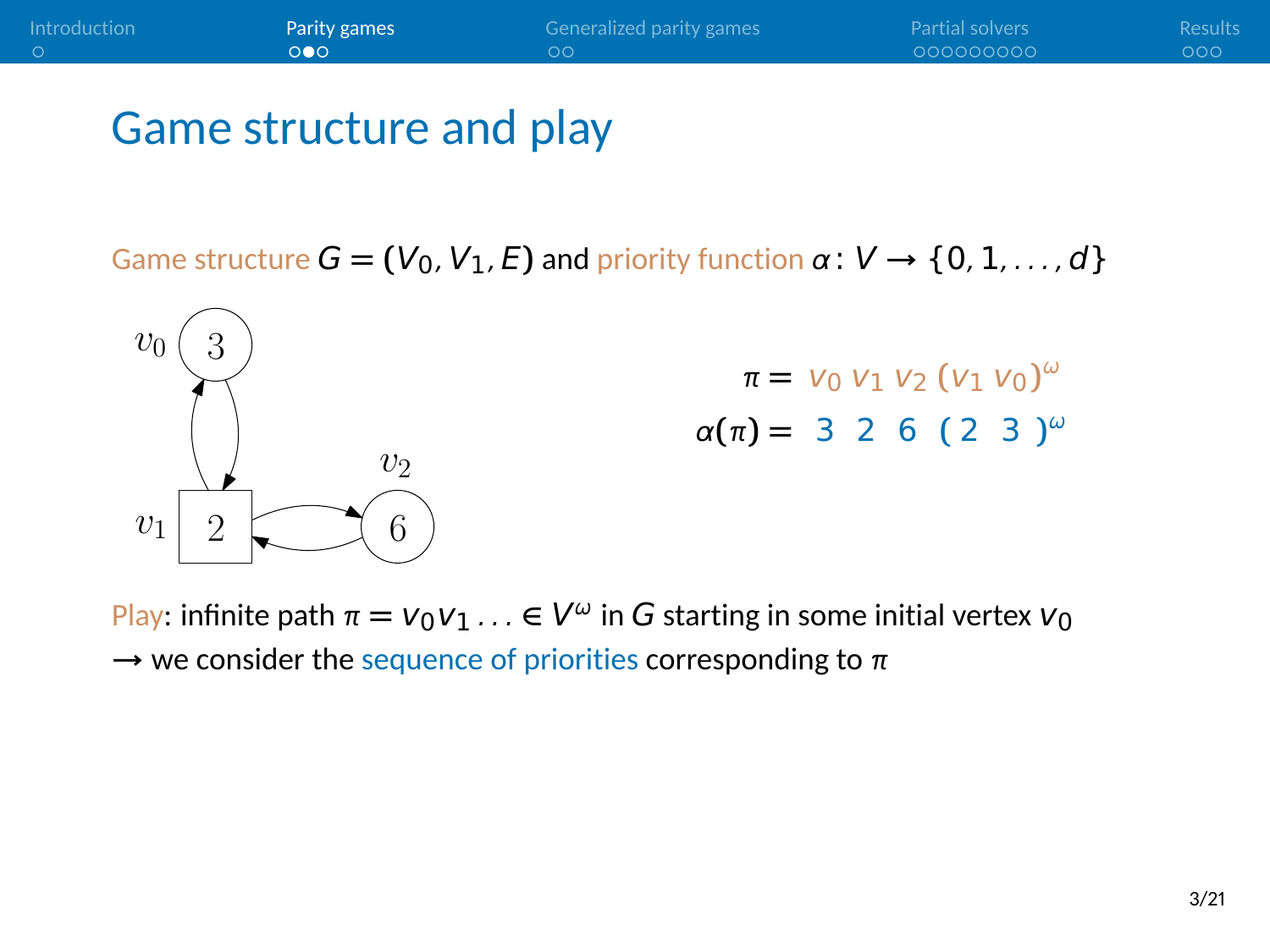| <b>Introduction</b> | Parity games | Generalized parity games | <b>Partial solvers</b> | <b>Results</b> |
|---------------------|--------------|--------------------------|------------------------|----------------|
|                     | ം ∩∩         | ് റവ                     | 000000000              | 000            |
|                     |              |                          |                        |                |

Game structure  $G = (V_0, V_1, E)$  and priority function  $\alpha: V \rightarrow \{0, 1, ..., d\}$ 



 $P|a$ y: infinite path  $π = V<sub>0</sub>V<sub>1</sub>... ∈ V<sup>ω</sup>$  in *G* starting in some initial vertex  $V<sub>0</sub>$  $\rightarrow$  we consider the sequence of priorities corresponding to  $\pi$ 

 $\text{Objective}$  for player  $i \in \{0, 1\}$ : set of plays  $\Omega_i \subseteq V^{\omega}$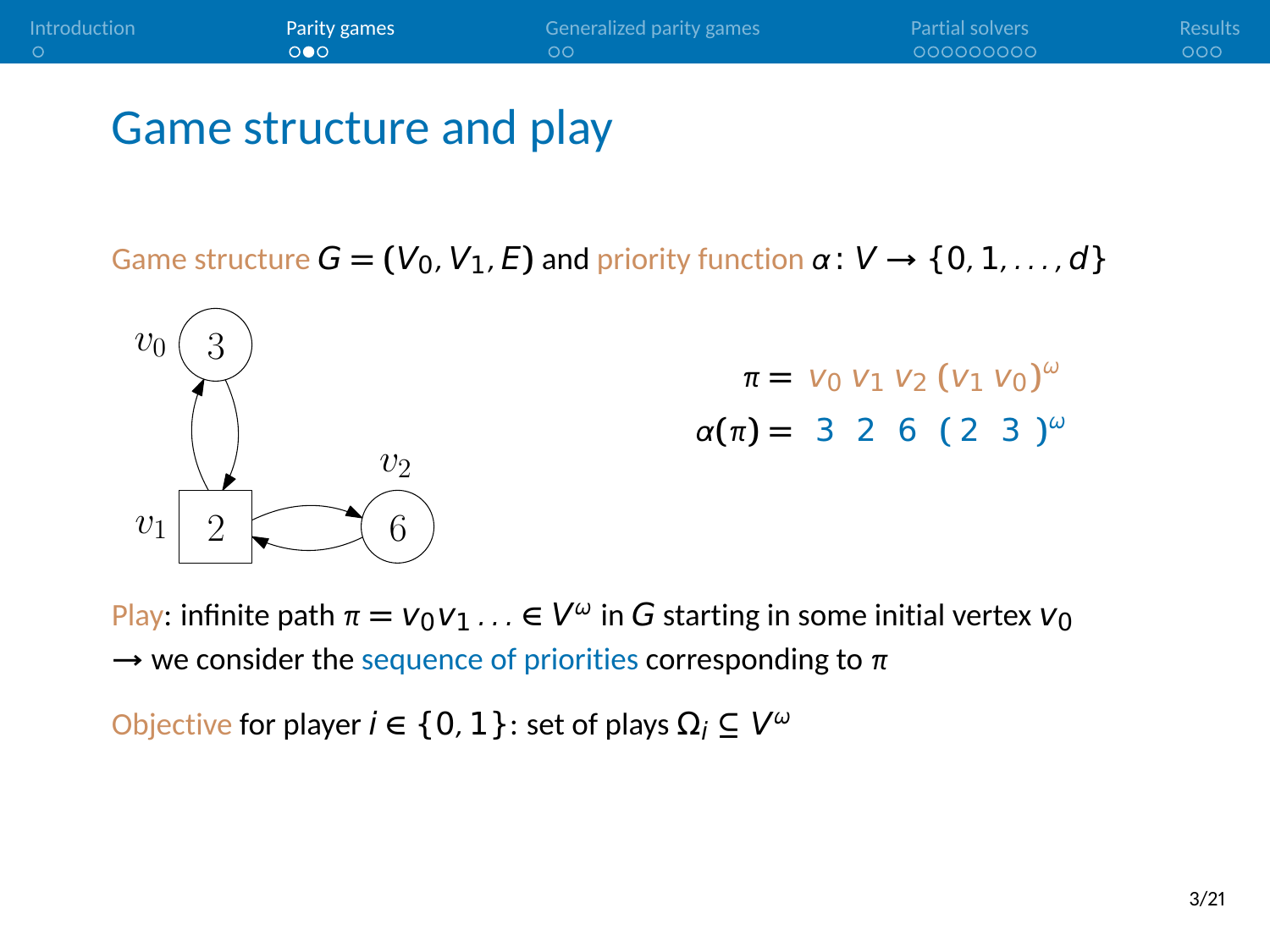| 000000000<br>000<br>.ററെ<br>- ററ | <b>Introduction</b> | Parity games | Generalized parity games | <b>Partial solvers</b> | <b>Results</b> |
|----------------------------------|---------------------|--------------|--------------------------|------------------------|----------------|
|                                  |                     |              |                          |                        |                |

Game structure  $G = (V_0, V_1, E)$  and priority function  $\alpha: V \rightarrow \{0, 1, ..., d\}$ 



 $P|a$ y: infinite path  $π = V<sub>0</sub>V<sub>1</sub>... ∈ V<sup>ω</sup>$  in *G* starting in some initial vertex  $V<sub>0</sub>$  $\rightarrow$  we consider the sequence of priorities corresponding to  $\pi$ 

 $\text{Objective}$  for player  $i \in \{0, 1\}$ : set of plays  $\Omega_i \subseteq V^{\omega}$ 

•  $\Omega_0 = 0$ Parity $(\alpha)$ : plays where maximum priority seen infinitely often is even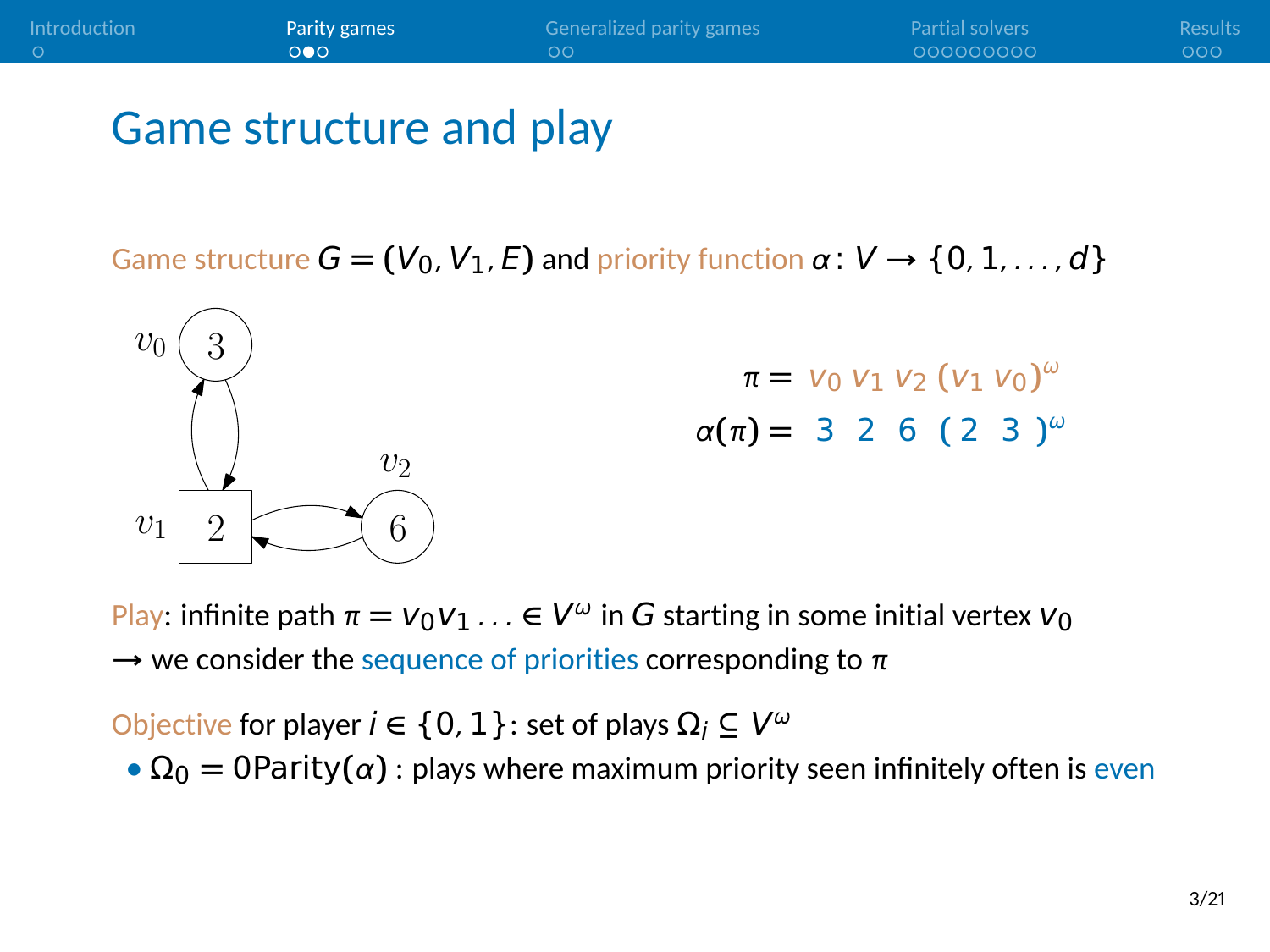Game structure  $G = (V_0, V_1, E)$  and priority function  $\alpha: V \rightarrow \{0, 1, ..., d\}$ 



 $P|a$ y: infinite path  $π = V<sub>0</sub>V<sub>1</sub>... ∈ V<sup>ω</sup>$  in *G* starting in some initial vertex  $V<sub>0</sub>$  $\rightarrow$  we consider the sequence of priorities corresponding to  $\pi$ 

 $\text{Objective}$  for player  $i \in \{0, 1\}$ : set of plays  $\Omega_i \subseteq V^{\omega}$ 

- $\Omega_0 = 0$ Parity $(\alpha)$ : plays where maximum priority seen infinitely often is even
- $\Omega_1 = 1$ Parity $(\alpha)$ : plays where maximum priority seen infinitely often is odd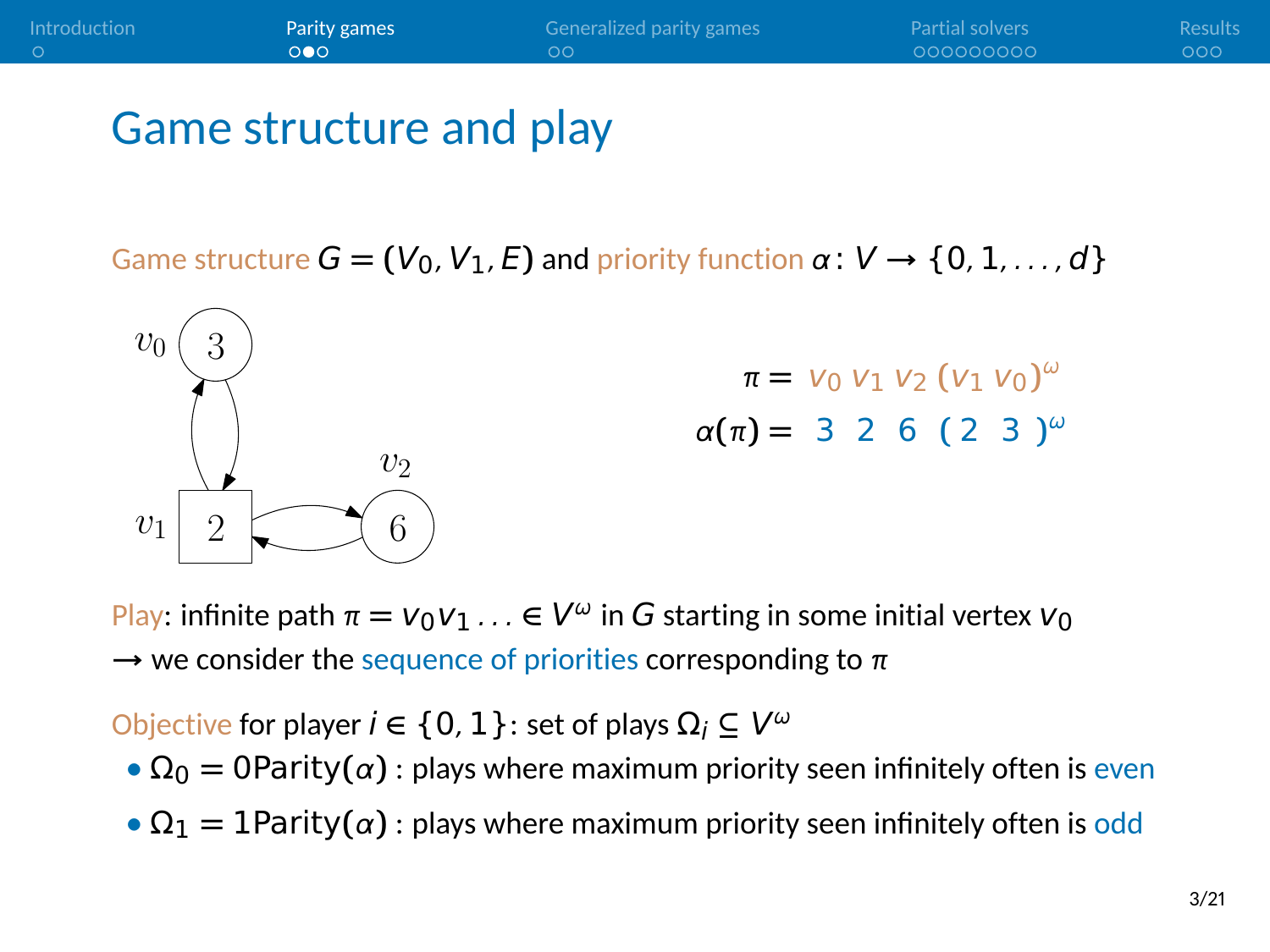| <b>Introduction</b> | <b>Parity games</b> | <b>Generalized parity games</b> | <b>Partial solvers</b> | <b>Results</b> |
|---------------------|---------------------|---------------------------------|------------------------|----------------|
| റ                   | OO                  | ററ                              | 000000000              | 000            |
|                     |                     |                                 |                        |                |

A play  $\pi$  is winning for player 0 (resp. 1) if  $\pi \in \Omega_0$  (resp.  $\Omega_1$ ), and losing otherwise

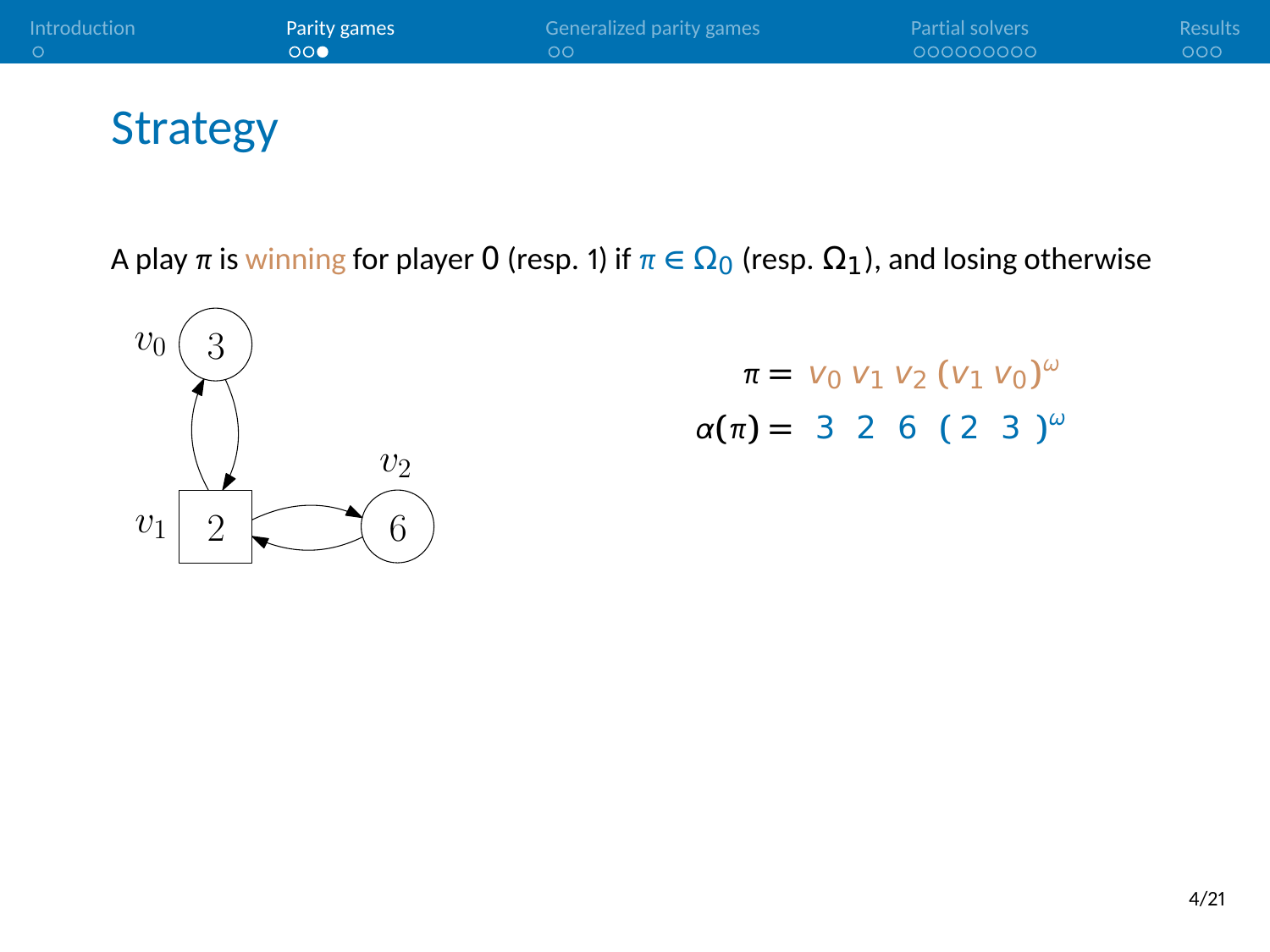| <b>Introduction</b> | Parity games | <b>Generalized parity games</b> | <b>Partial solvers</b> | <b>Results</b> |
|---------------------|--------------|---------------------------------|------------------------|----------------|
| റ                   | OO           | ററ                              | 000000000              | 000            |
|                     |              |                                 |                        |                |

A play  $\pi$  is winning for player 0 (resp. 1) if  $\pi \in \Omega_0$  (resp.  $\Omega_1$ ), and losing otherwise



 $\pi = v_0 v_1 v_2 (v_1 v_0)^\omega$ <sup>α</sup>**(**π**) =** 3 2 6 **(** 2 3 **)** ω

 $\rightarrow$  play  $\pi$  is winning for player 1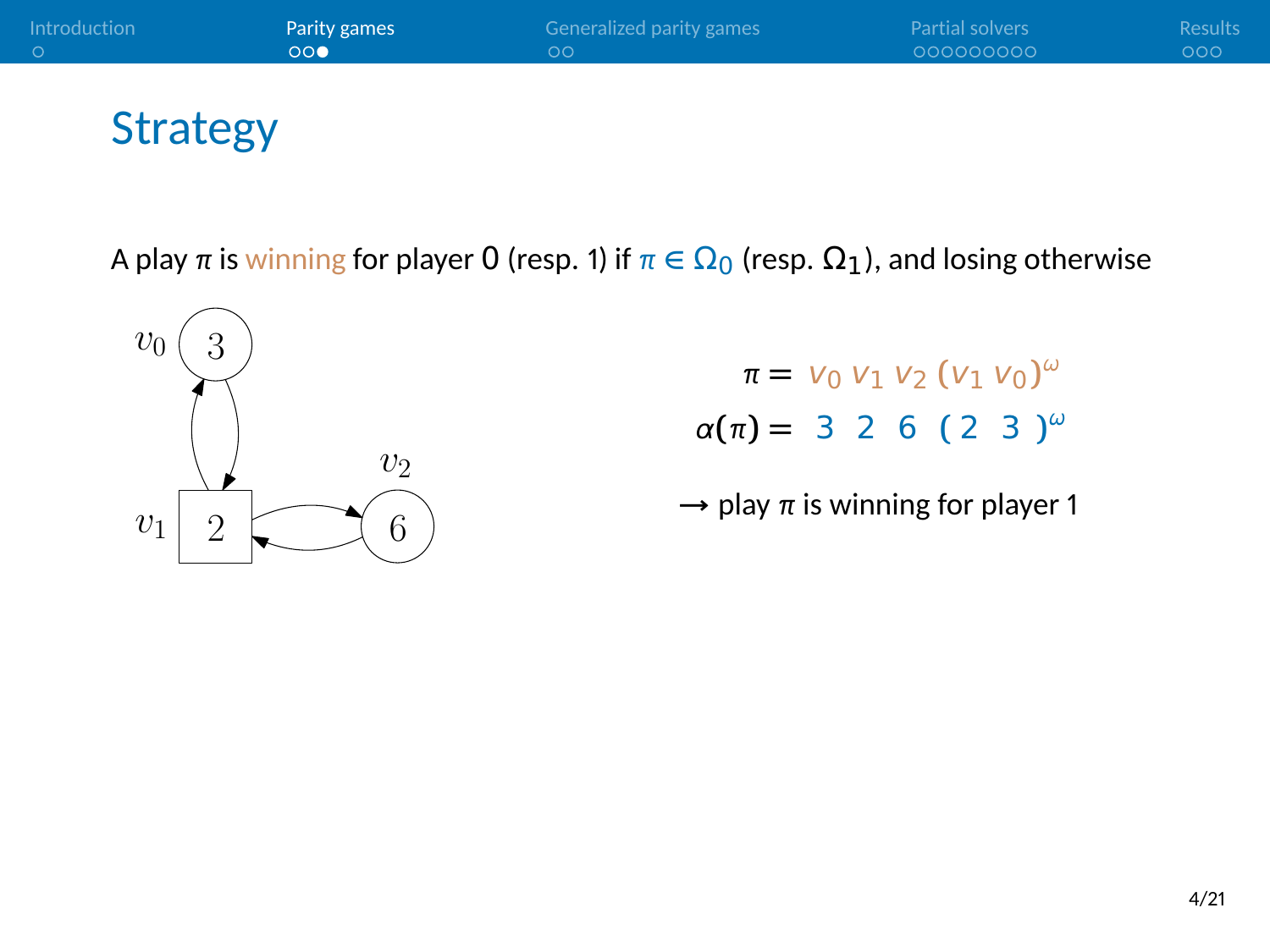| Introduction | Parity games    | <b>Generalized parity games</b> | <b>Partial solvers</b> | Results |
|--------------|-----------------|---------------------------------|------------------------|---------|
| $\cap$       | OO <sub>0</sub> | ററ                              | 000000000              | 000     |
|              |                 |                                 |                        |         |

A play  $\pi$  is winning for player 0 (resp. 1) if  $\pi \in \Omega_0$  (resp.  $\Omega_1$ ), and losing otherwise



Solving G: finding  $Win(G, i, \Omega_i)_{i \in \{0,1\}} \subseteq V$  from which player *i* can ensure  $\Omega_i$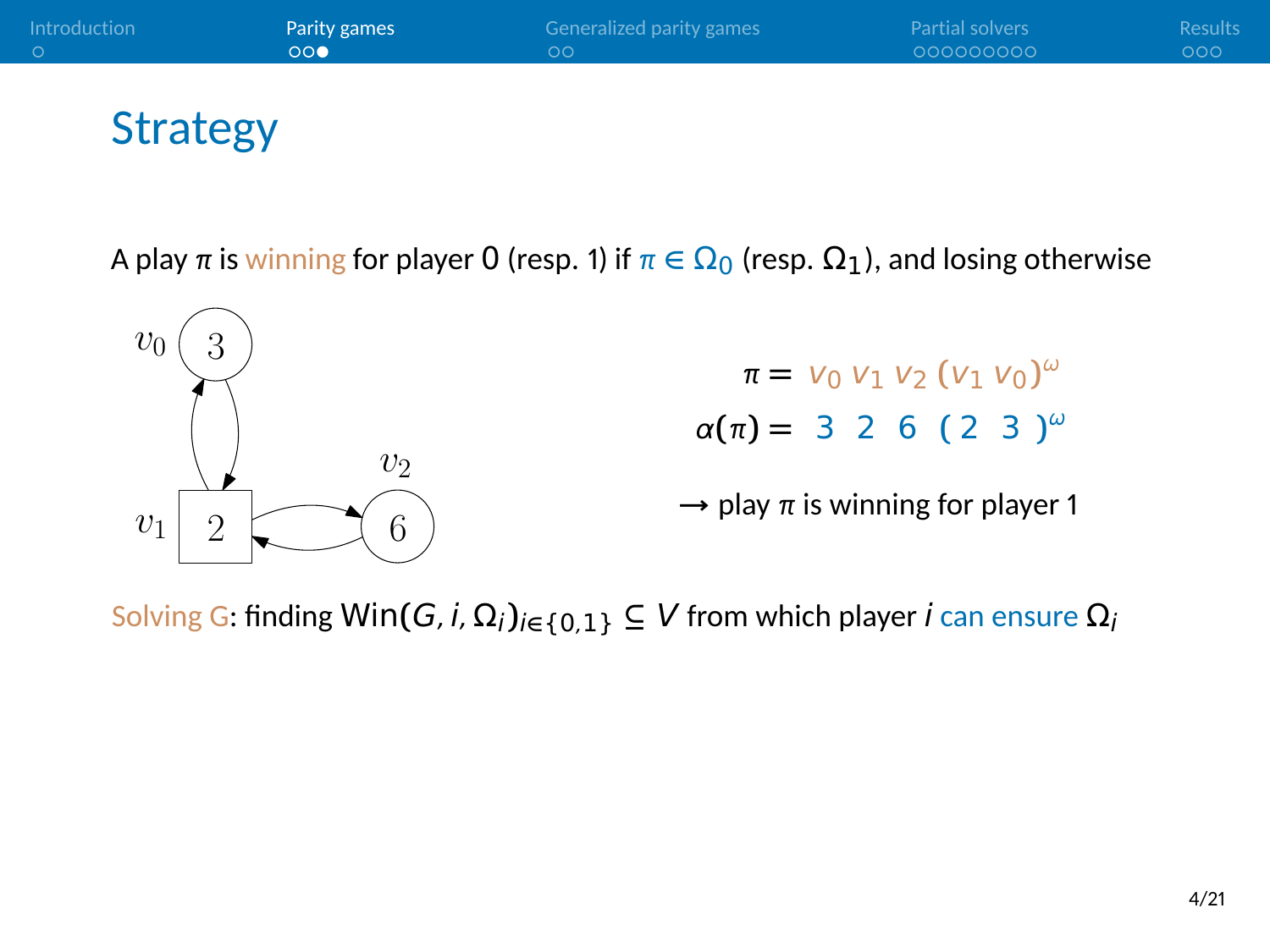

A play  $\pi$  is winning for player 0 (resp. 1) if  $\pi \in \Omega_0$  (resp.  $\Omega_1$ ), and losing otherwise



Solving G: finding  $Win(G, i, Ω<sub>i</sub>)<sub>i</sub> \in {0, 1}$   $\subseteq$  V from which player *i* can ensure  $Ω<sub>i</sub>$ 

Strategy:  $V^* \times V_0 \rightarrow V$  which dictates player *i*'s choices Given  $\pi = v_0 v_1 \dots v_t$  decides  $v_{t+1}$  from  $h v_t$  (finite-memory) or  $v_t$  (without)  $\overline{h}$  $\widetilde{\epsilon V_i}$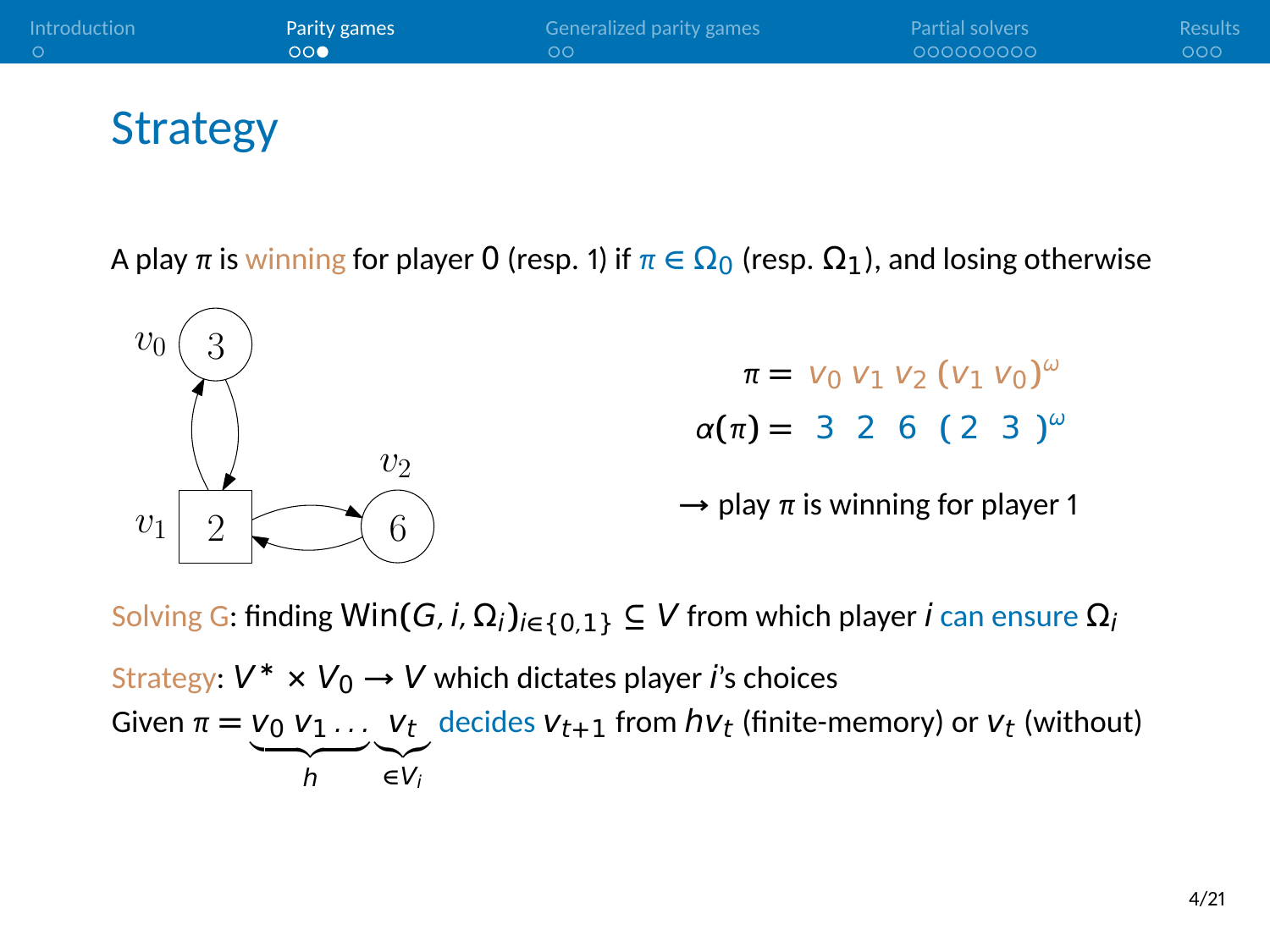

A play  $\pi$  is winning for player 0 (resp. 1) if  $\pi \in \Omega_0$  (resp.  $\Omega_1$ ), and losing otherwise



Solving G: finding  $Win(G, i, \Omega_i)_{i \in \{0,1\}} \subseteq V$  from which player *i* can ensure  $\Omega_i$ 

Strategy:  $V^* \times V_0 \rightarrow V$  which dictates player *i*'s choices Given  $\pi = v_0 v_1 \dots v_t$  decides  $v_{t+1}$  from  $h v_t$  (finite-memory) or  $v_t$  (without)  $\overline{h}$   $\in V_i$ h

Complexity: NP **∩** coNP [\[2\]](#page-42-0) and UP **∩** coUP [\[6\]](#page-43-1), P membership is open problem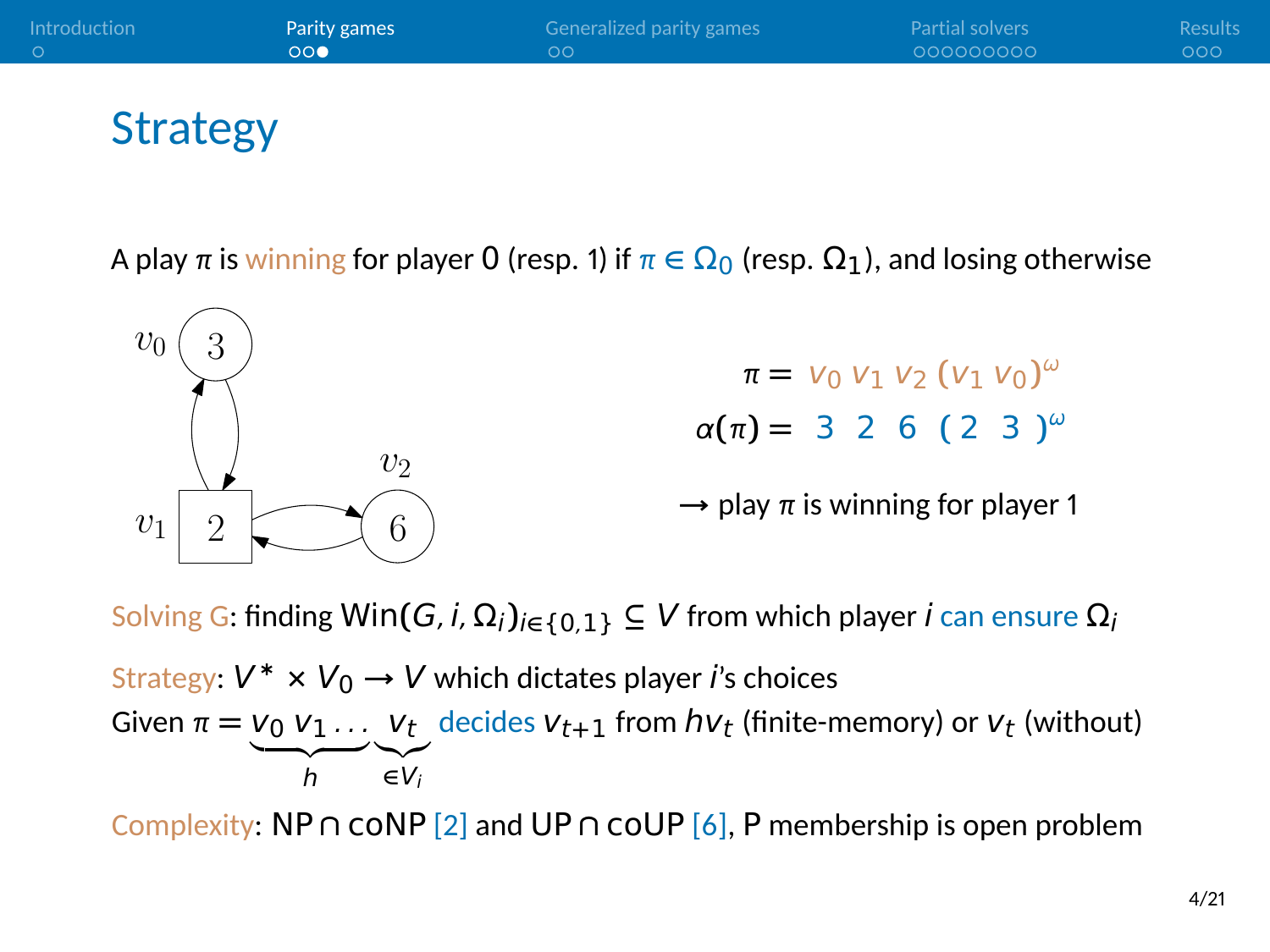#### <span id="page-14-0"></span>Back to reactive synthesis

If the LTL formula  $\phi$  is a conjunction of smaller formulas :  $\phi = \phi_1 \wedge \phi_2 \cdots \wedge \phi_n$ 

- **•** we can perform a compositional approach
- the procedure constructs a DPA A<sub>i</sub> for each subformula  $φ<sub>i</sub>$
- underlying game is then the product of the automata  $A_i$  and the winning condition is a conjunction (for player 0) of parity conditions
- → those games are generalized parity games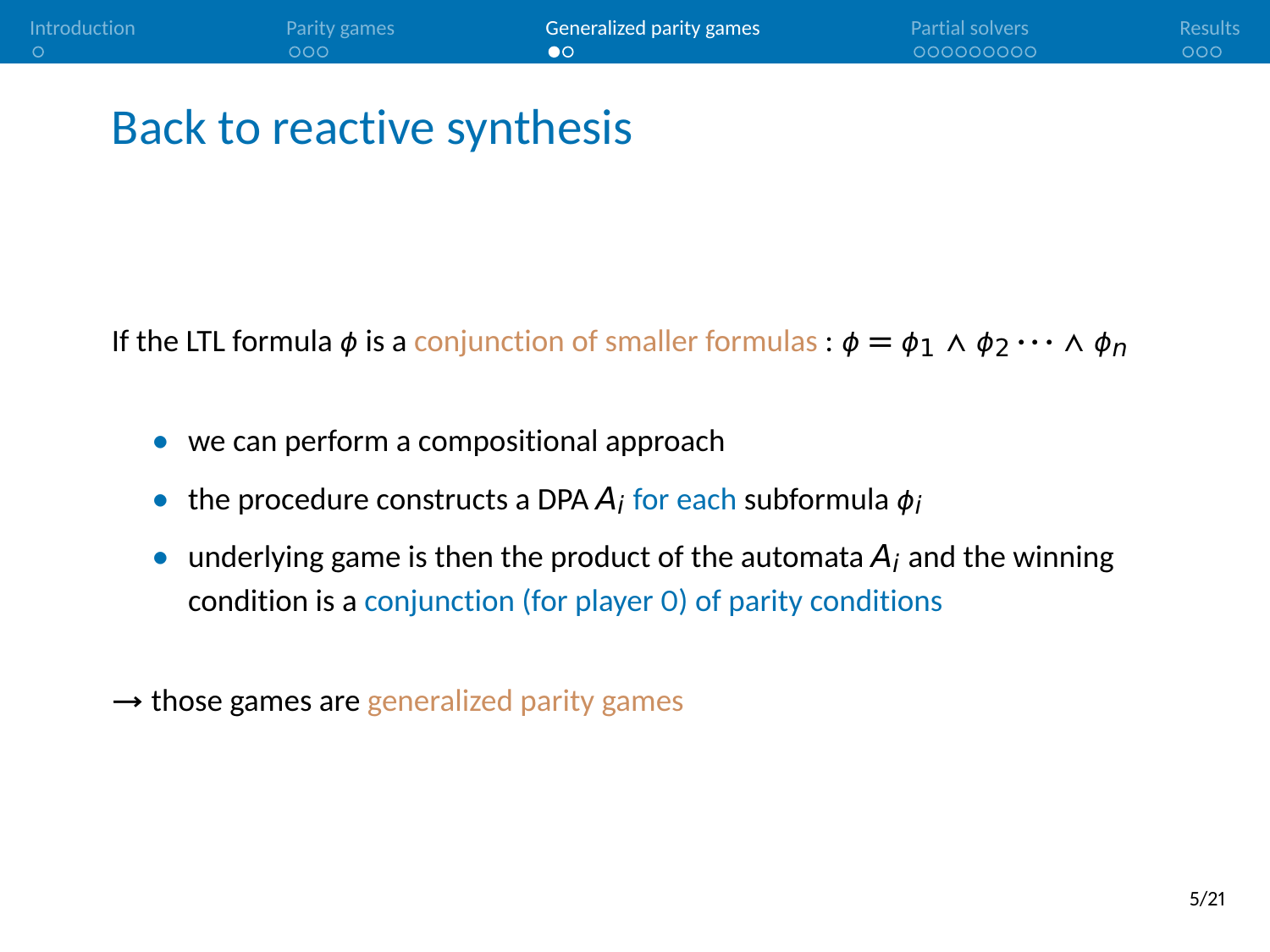#### Generalized parity objective

Now consider  $k \geq 1$  priority functions  $\alpha_k : V \to \{0, \ldots, d_k\}$   $\forall l \in \{1, \ldots, k\}$ → we consider several sequences of priorities corresponding to a play

Objective  $Ω<sub>0</sub> = ConjEvenParity(α<sub>1</sub>, …, α<sub>k</sub>)$ , conjunction of parity objectives : maximum priority seen infinitely often according to every function is even Opposite Ω<sup>1</sup> **=** DisjOddParity**(**α1, . . . , αk**)**, disjunction of parity objective : maximum priority seen infinitely often according to some function is odd



 $\pi = v_1 (v_2 v_3)^{\omega}$ <sup>α</sup>1**(**π**) =** 3 **(** 2 2 **)** ω <sup>α</sup>2**(**π**) =** 2 **(** 2 1 **)** ω

Specificity of generalized parity games :

- **•** coNP **−** complete [\[1\]](#page-42-1)
- **•** player 0 requires a finite-memory strategy to win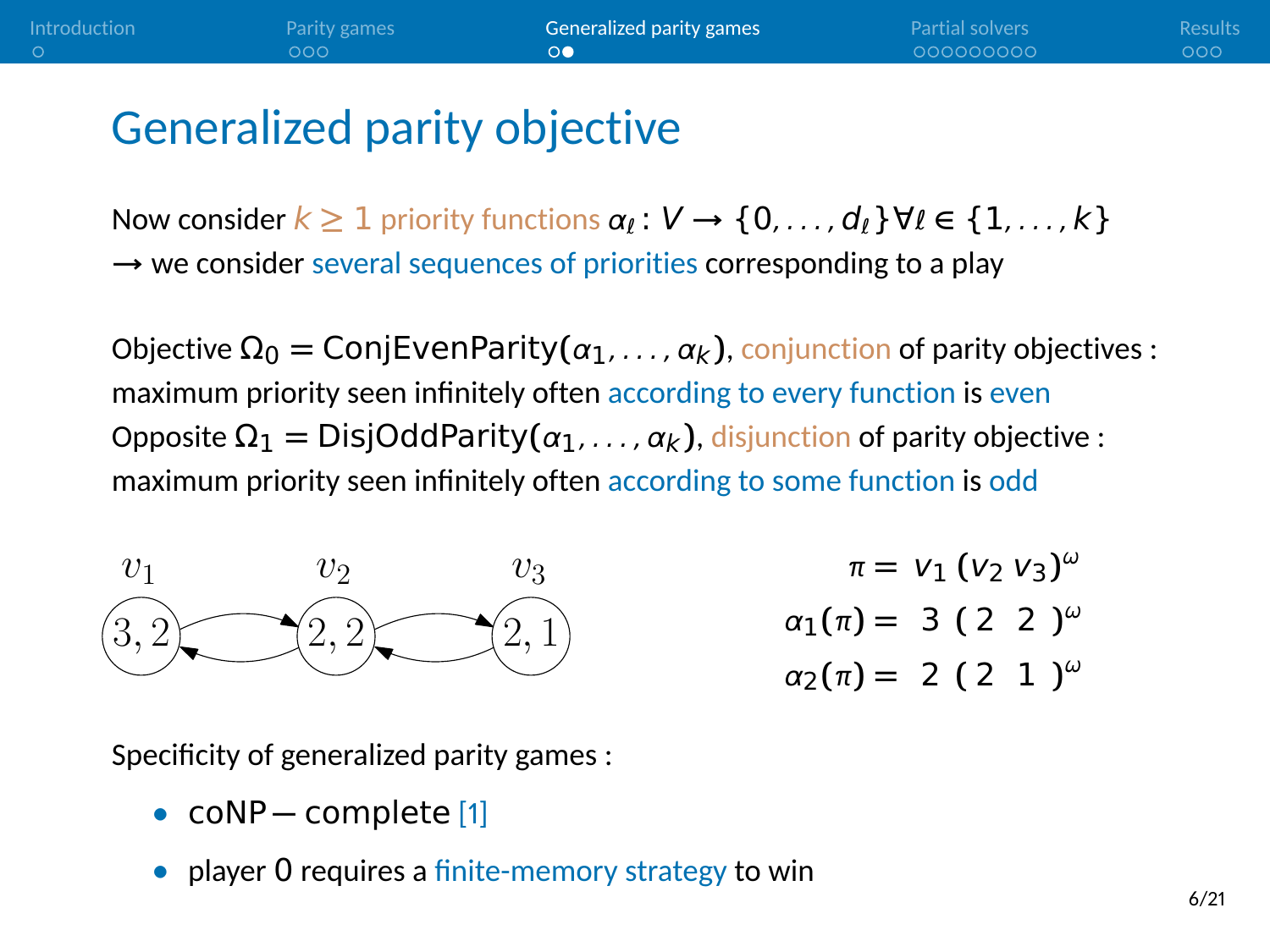#### <span id="page-16-0"></span>Partial solvers

Incomplete algorithms that partially solve (generalized) parity games

- for parity objective : existing polynomial-time algorithms [\[3,](#page-42-2) [4,](#page-42-3) [9\]](#page-44-0)
- **•** experimentally shown to behave well on random benchmarks and completely solve structured benchmarks from PGSolver [\[3\]](#page-42-2)

#### Formally, a partial solver returns

- **•** subsets of winning nodes Z<sup>0</sup> **⊆** Win**(**G,0, Ω0**)** and Z<sup>1</sup> **⊆** Win**(**G,1, Ω1**)**
- a sub-game  $G \setminus (Z_0 \cup Z_1)$  that is unsolved

#### Our contributions

- **•** extend the partial solvers for parity games to generalized parity games
- combine partial solvers with recursive complete algorithms [\[10,](#page-44-1) [1\]](#page-42-1)
- **•** evaluate on benchmarks generated from LTL formulas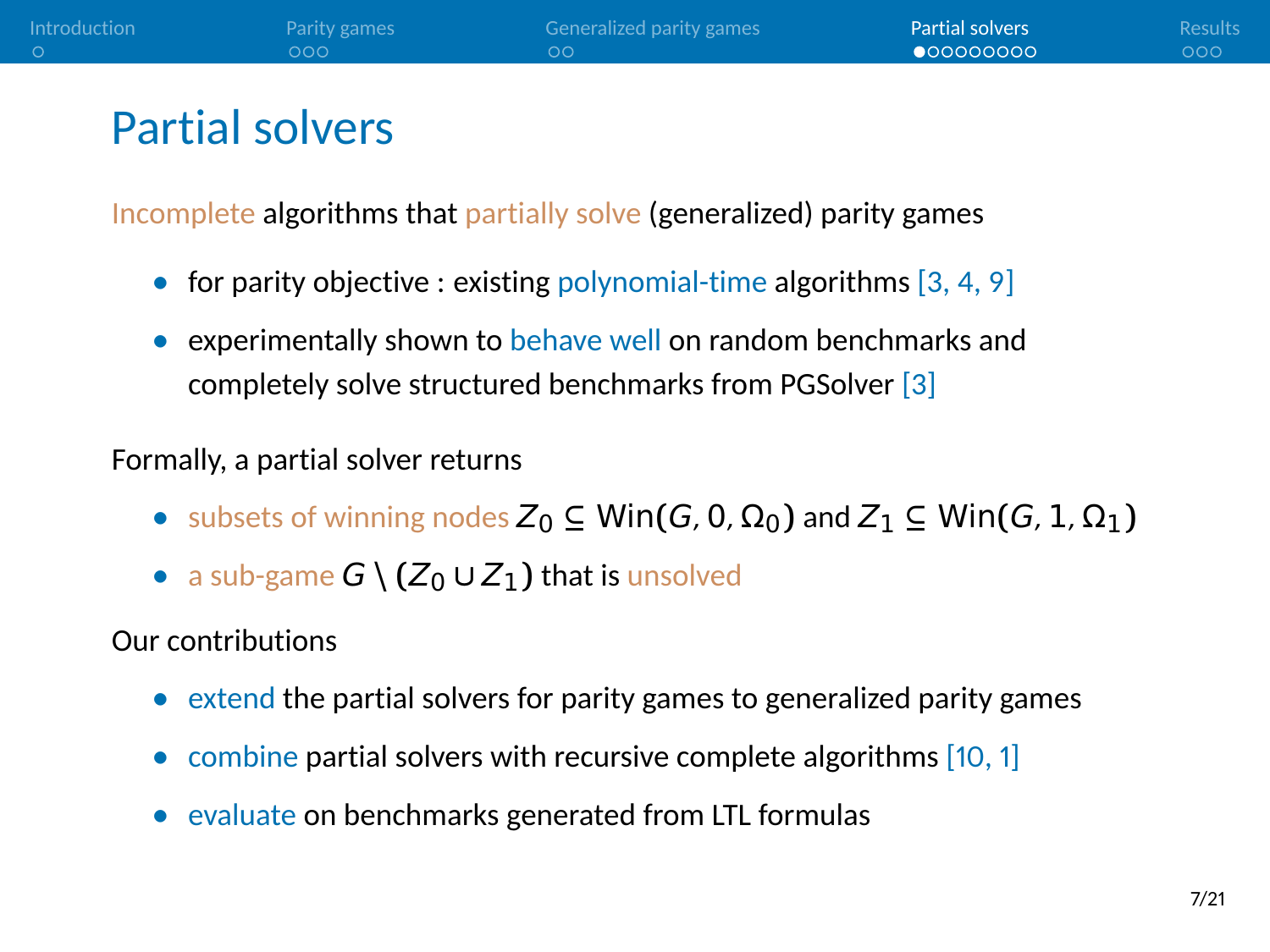A first very simple partial solver based on Büchi and safety objectives

Based on a simple remark for player 0 (symmetric for player 1)

- if player 0 can ensure to visit infinitely often an even priority
- **•** without visiting a greater odd priority
- **•** then he is winning for 0Parity**(**α**)**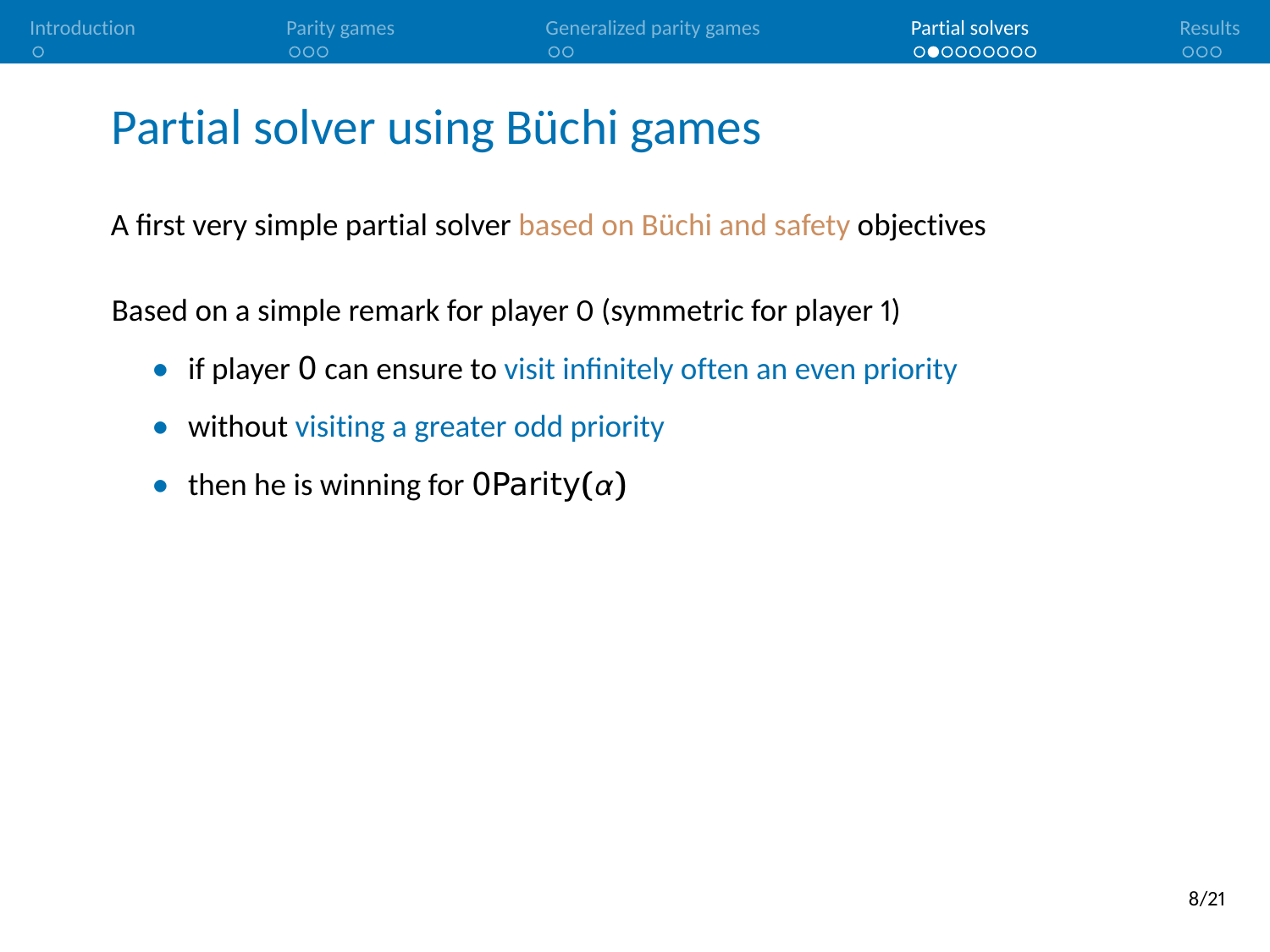A first very simple partial solver based on Büchi and safety objectives

Based on a simple remark for player 0 (symmetric for player 1)

- if player 0 can ensure to visit infinitely often an even priority
- **•** without visiting a greater odd priority
- **•** then he is winning for 0Parity**(**α**)**

Given  $p \in \{0, ..., d\}$  an even priority, we want to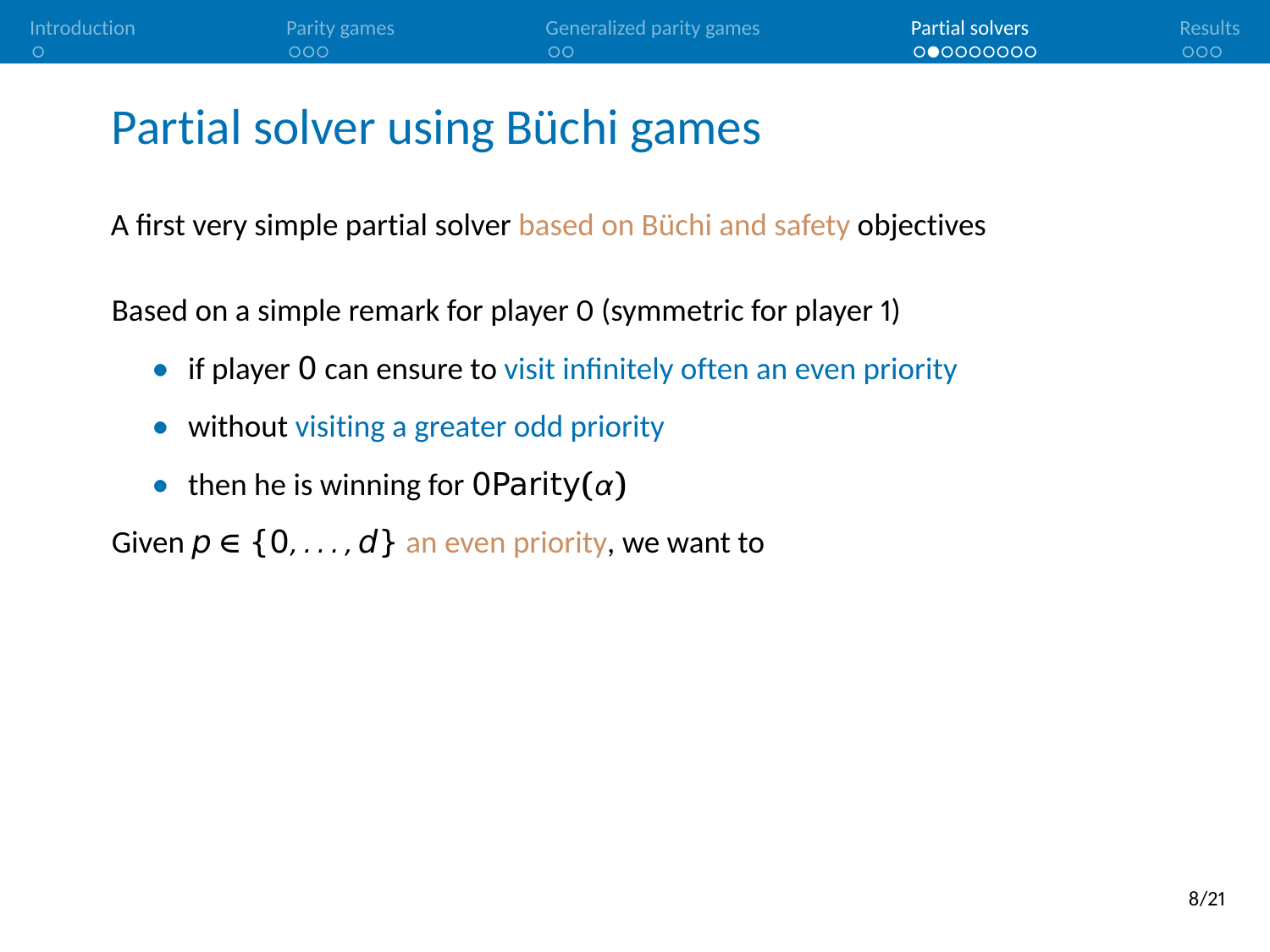A first very simple partial solver based on Büchi and safety objectives

Based on a simple remark for player 0 (symmetric for player 1)

- if player 0 can ensure to visit infinitely often an even priority
- **•** without visiting a greater odd priority
- **•** then he is winning for 0Parity**(**α**)**

Given  $p \in \{0, \ldots, d\}$  an even priority, we want to

• visit  $U = \{v \in V \mid \alpha(v) = p\}$  infinitely often: Buchi(U)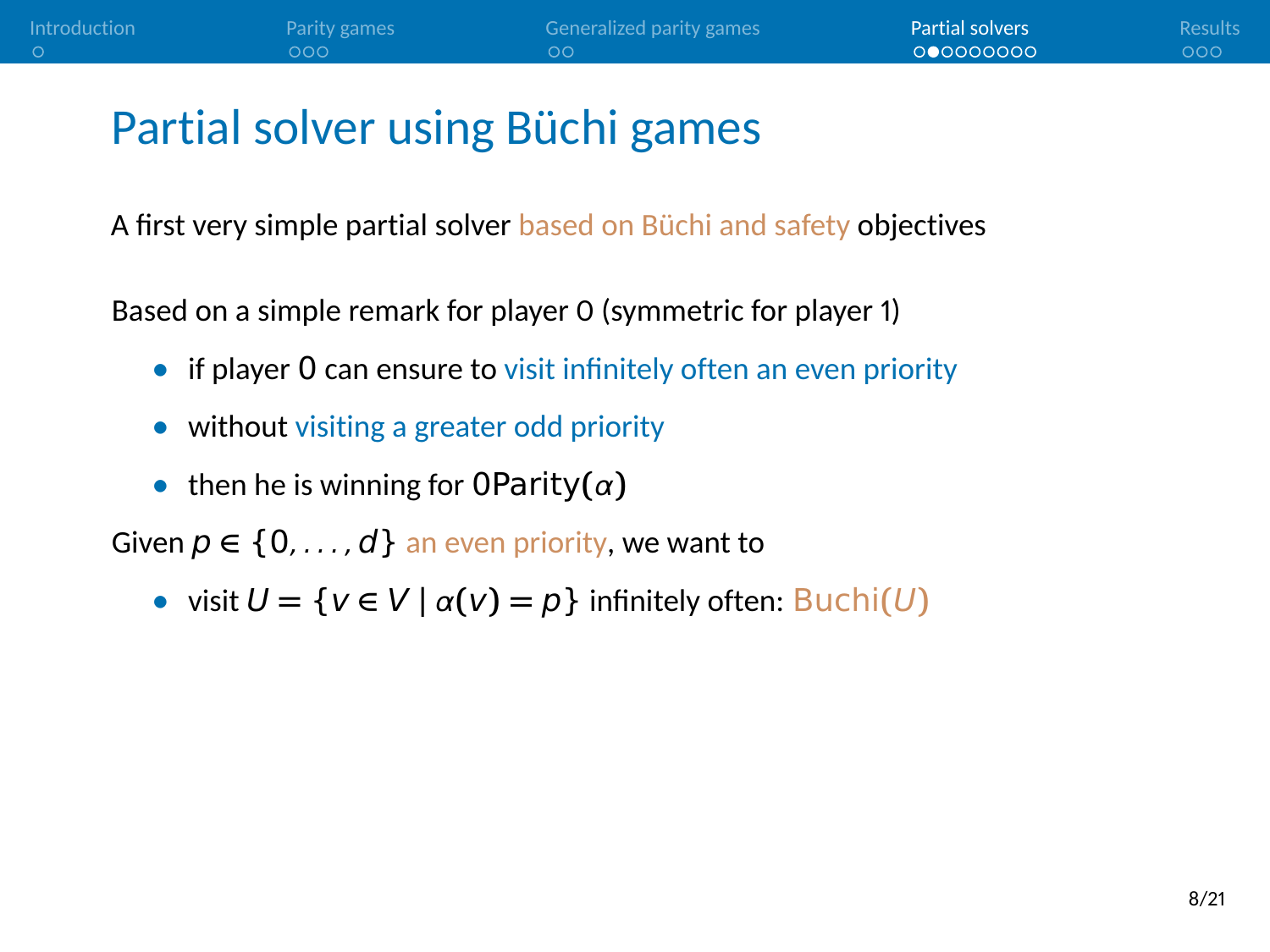A first very simple partial solver based on Büchi and safety objectives

Based on a simple remark for player 0 (symmetric for player 1)

- if player 0 can ensure to visit infinitely often an even priority
- **•** without visiting a greater odd priority
- **•** then he is winning for 0Parity**(**α**)**

Given  $p \in \{0, \ldots, d\}$  an even priority, we want to

- **•** visit U **=** {v **∈** V **|** <sup>α</sup>**(**v**) =** p} infinitely often: Buchi**(**U**)**
- **•** avoid  $U' = \{v \in V \mid \alpha(v) \text{ is an odd priority and } \alpha(v) > p\}$ : Safe $(U')$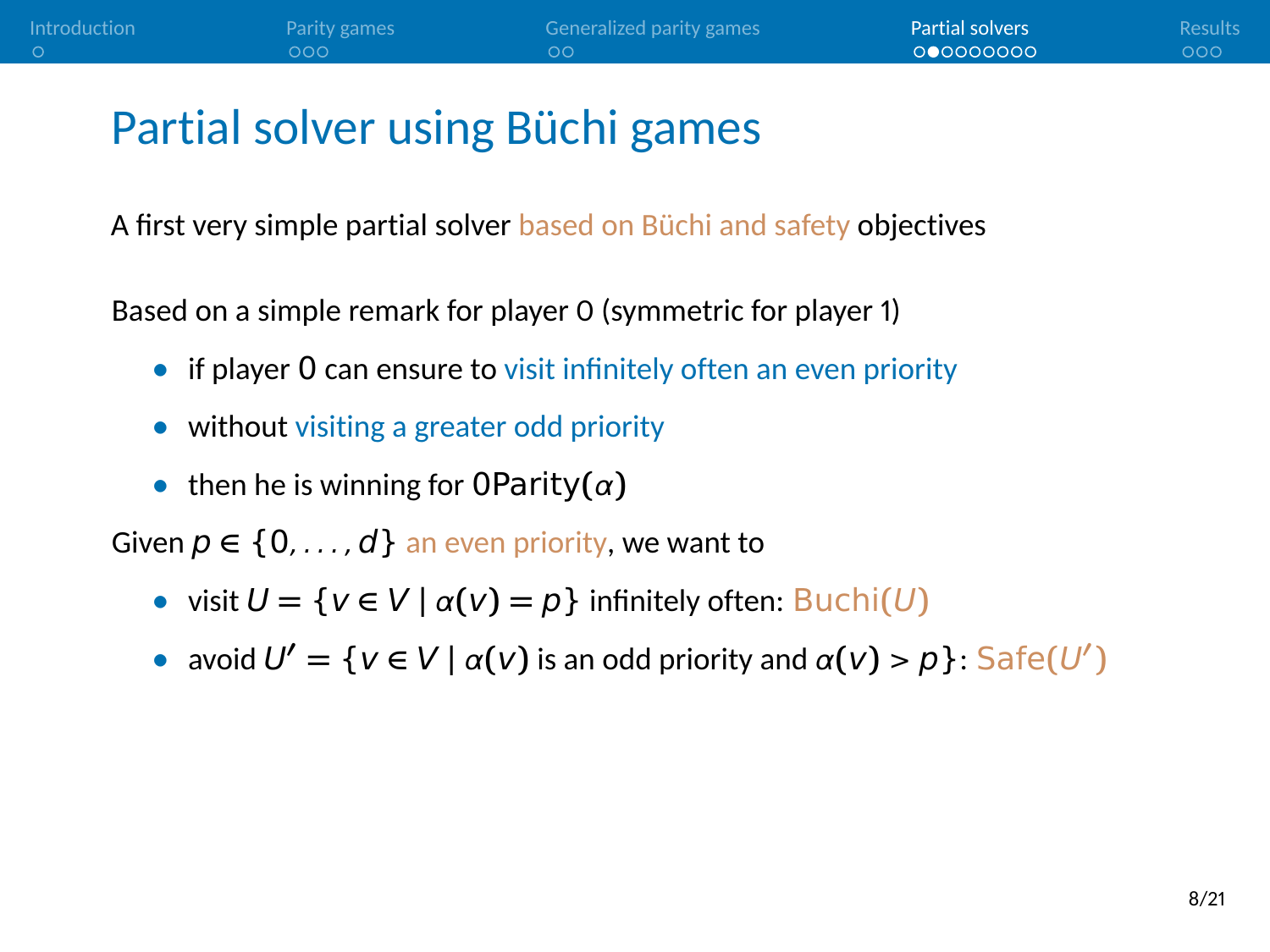A first very simple partial solver based on Büchi and safety objectives

Based on a simple remark for player 0 (symmetric for player 1)

- **if player 0 can ensure to visit infinitely often an even priority**
- **•** without visiting a greater odd priority
- **•** then he is winning for 0Parity**(**α**)**

Given  $p \in \{0, \ldots, d\}$  an even priority, we want to

- **•** visit  $U = \{v \in V | \alpha(v) = p\}$  infinitely often: Buchi(U)
- **•** avoid  $U' = \{v \in V \mid \alpha(v) \text{ is an odd priority and } \alpha(v) > p\}$ : Safe $(U')$

Conjunction of Büchi and safety objectives

If  $v \in \text{Win}(G, 0, \text{Buchi}(U) \cap \text{Safe}(U'))$ , then  $v \in \text{Win}(G, 0, \text{0Parity}(\alpha))$ .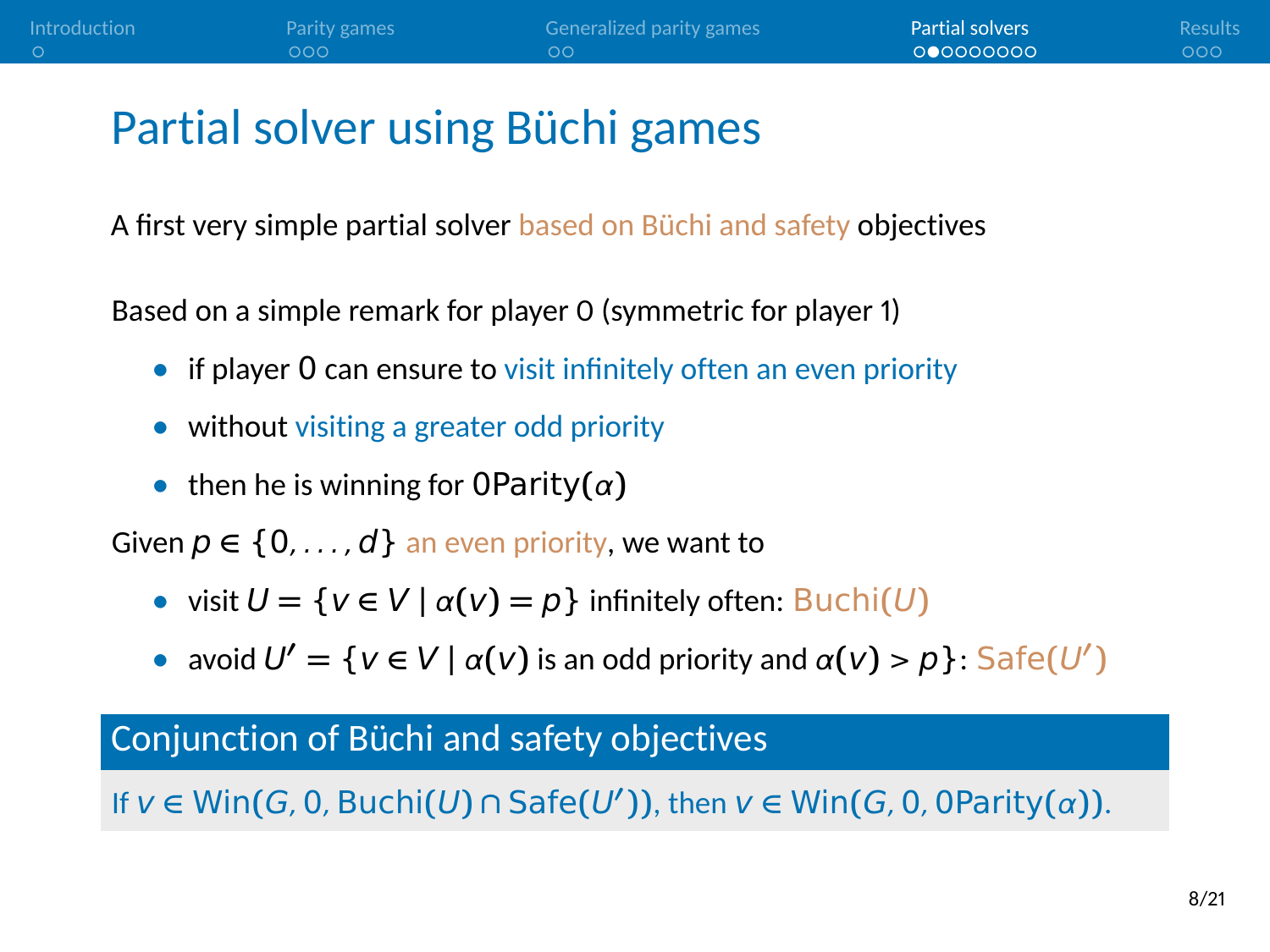A first very simple partial solver based on Büchi and safety objectives

Based on a simple remark for player 0 (symmetric for player 1)

- **if player 0 can ensure to visit infinitely often an even priority**
- **•** without visiting a greater odd priority
- **•** then he is winning for 0Parity**(**α**)**

Given  $p \in \{0, \ldots, d\}$  an even priority, we want to

- **•** visit U **=** {v **∈** V **|** <sup>α</sup>**(**v**) =** p} infinitely often: Buchi**(**U**)**
- **•** avoid  $U' = \{v \in V \mid \alpha(v) \text{ is an odd priority and } \alpha(v) > p\}$ : Safe $(U')$

#### Conjunction of Büchi and safety objectives

If  $v \in \text{Win}(G, 0, \text{Buchi}(U) \cap \text{Safe}(U'))$ , then  $v \in \text{Win}(G, 0, \text{0Parity}(\alpha))$ .

Variant : property holds with  $\overline{\mathsf{CoBuchi}}(U')$  instead of  $\mathsf{Safe}(U')$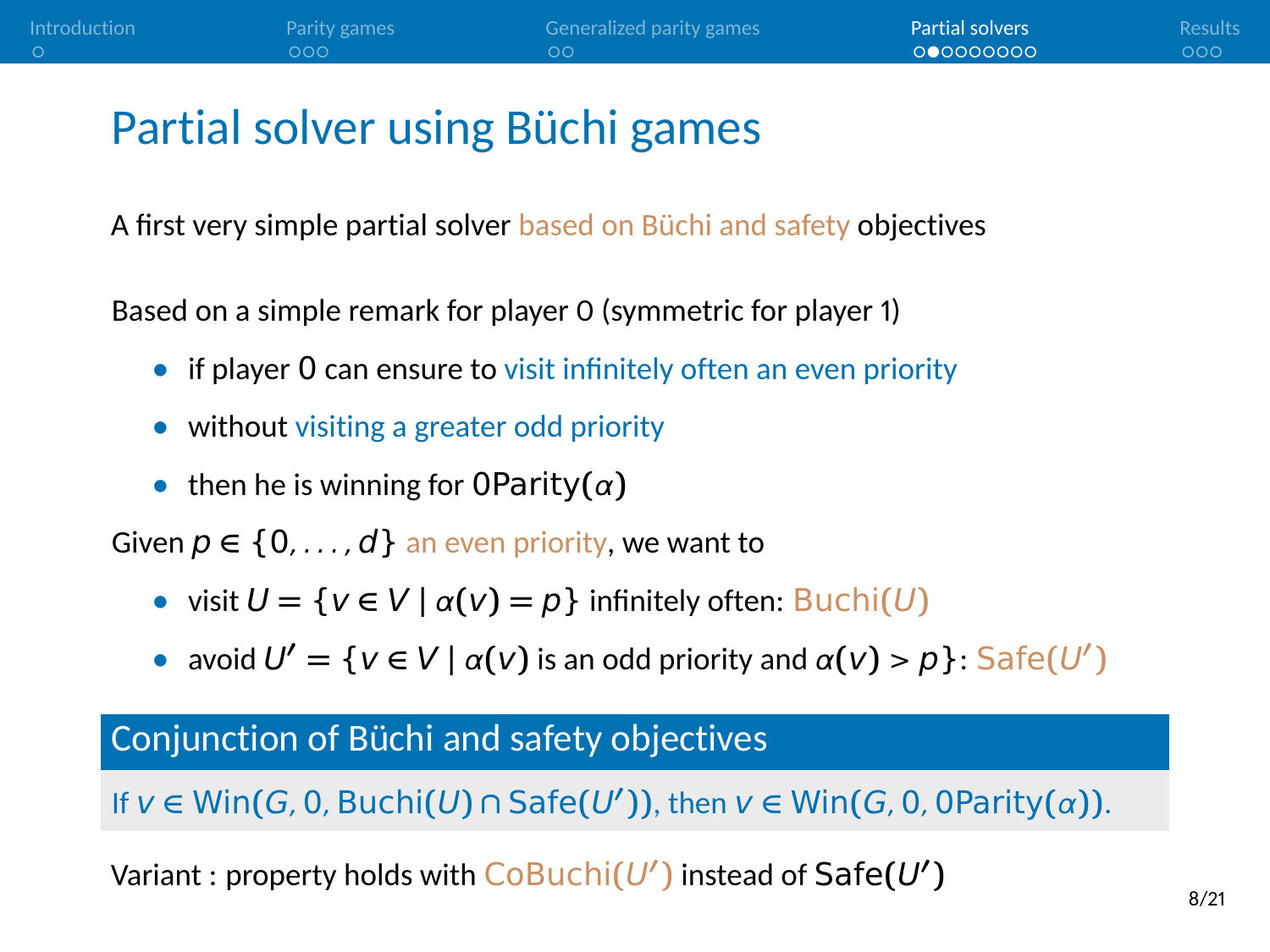**Algorithm 1** BuchiSolver(G, α) **for each**  $p \in \{0, \ldots, d\}$  do  $i = p \mod 2$  $U = {v ∈ V | α(v) = p}$  $U' = \{v \in V \mid \alpha(v) \text{ is a } (1-i)\text{-priority and } \alpha(v) > p\}$  $W = Win(G, i, Buchi(U) \cap Safe(U'))$ **if**  $W \neq \emptyset$  then  ${Z_i, Z_{1-i}}$  = BuchiSolver( $G \setminus W, \alpha$ ) return {Z<sup>i</sup> **∪** W,Z1**−**i} return {∅, ∅}

- **•** considers all priorities and both players
- **•** is recursively called on sub-game when some winning nodes are found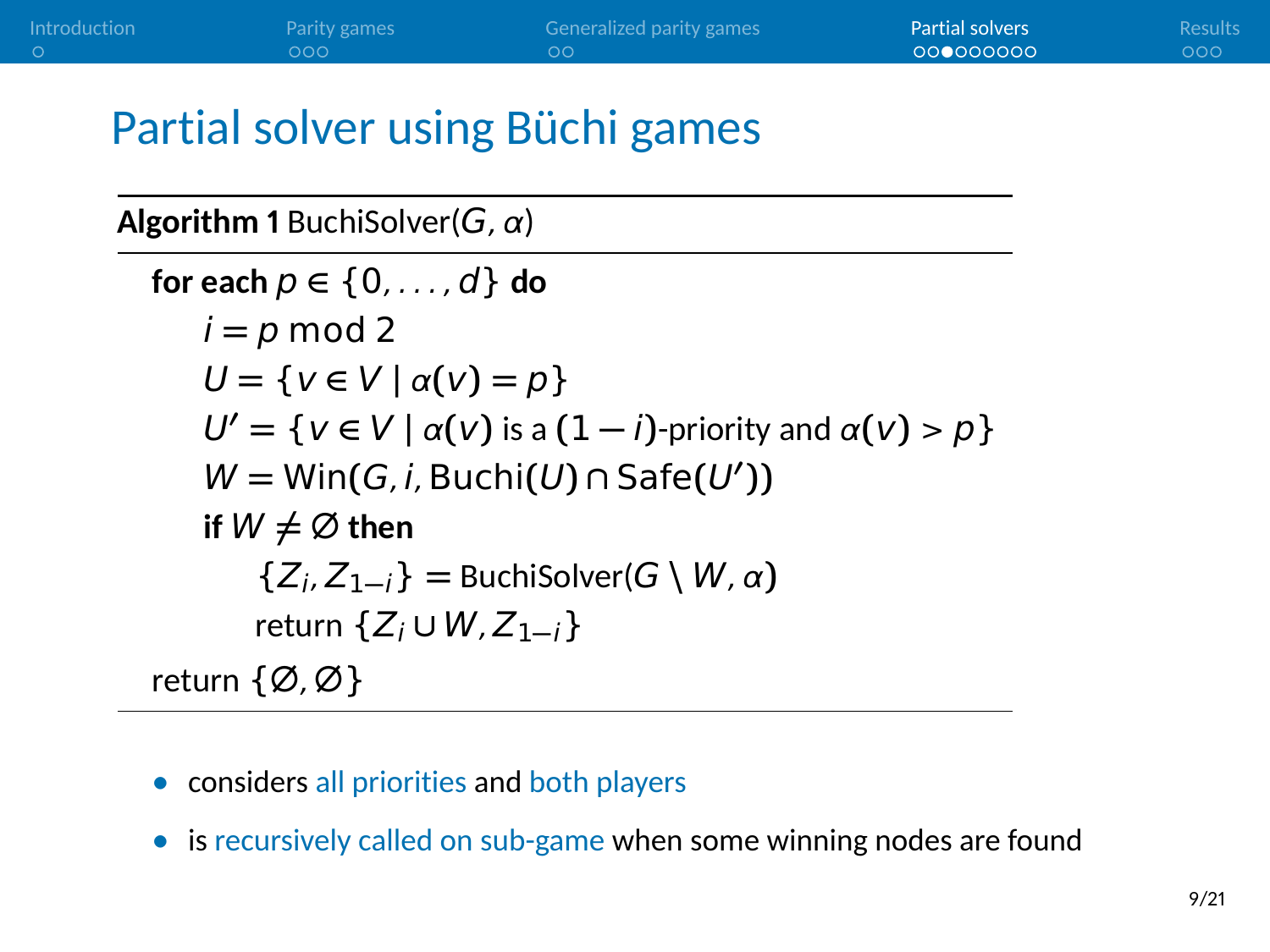Adaptation to generalized parity games based on generalized Büchi objective

Player 0 with the conjunction of parity objectives, on all dimensions  $\ell$  he wants

- to ensure to visit infinitely often an even priority  $p$ <sub>*l*</sub>
- **•** without visiting an odd priority greater than  $p$ <sub>ℓ</sub>
- **•** if he does, he is winning for ConjEvenParity $(\alpha_1, \ldots, \alpha_k)$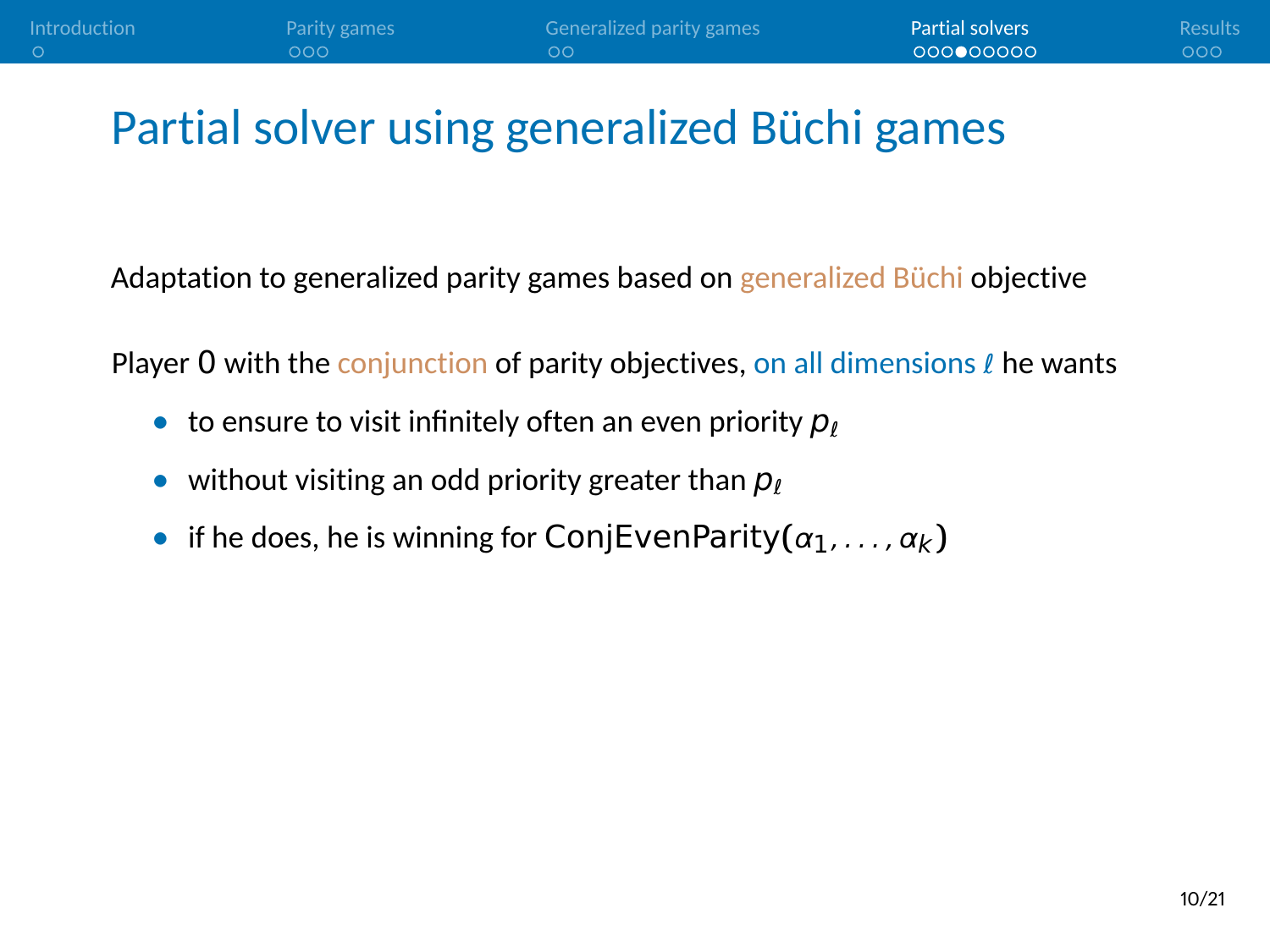Adaptation to generalized parity games based on generalized Büchi objective

Player 0 with the conjunction of parity objectives, on all dimensions  $\ell$  he wants

- to ensure to visit infinitely often an even priority  $p$ <sub>*l*</sub>
- without visiting an odd priority greater than  $p_{\ell}$
- **•** if he does, he is winning for ConjEvenParity $(\alpha_1, \ldots, \alpha_k)$
- $\rightarrow$  this is Generalized Büchi objective using k sets  $U_i = \{v \in V \mid \alpha_i(v) = p_i\}$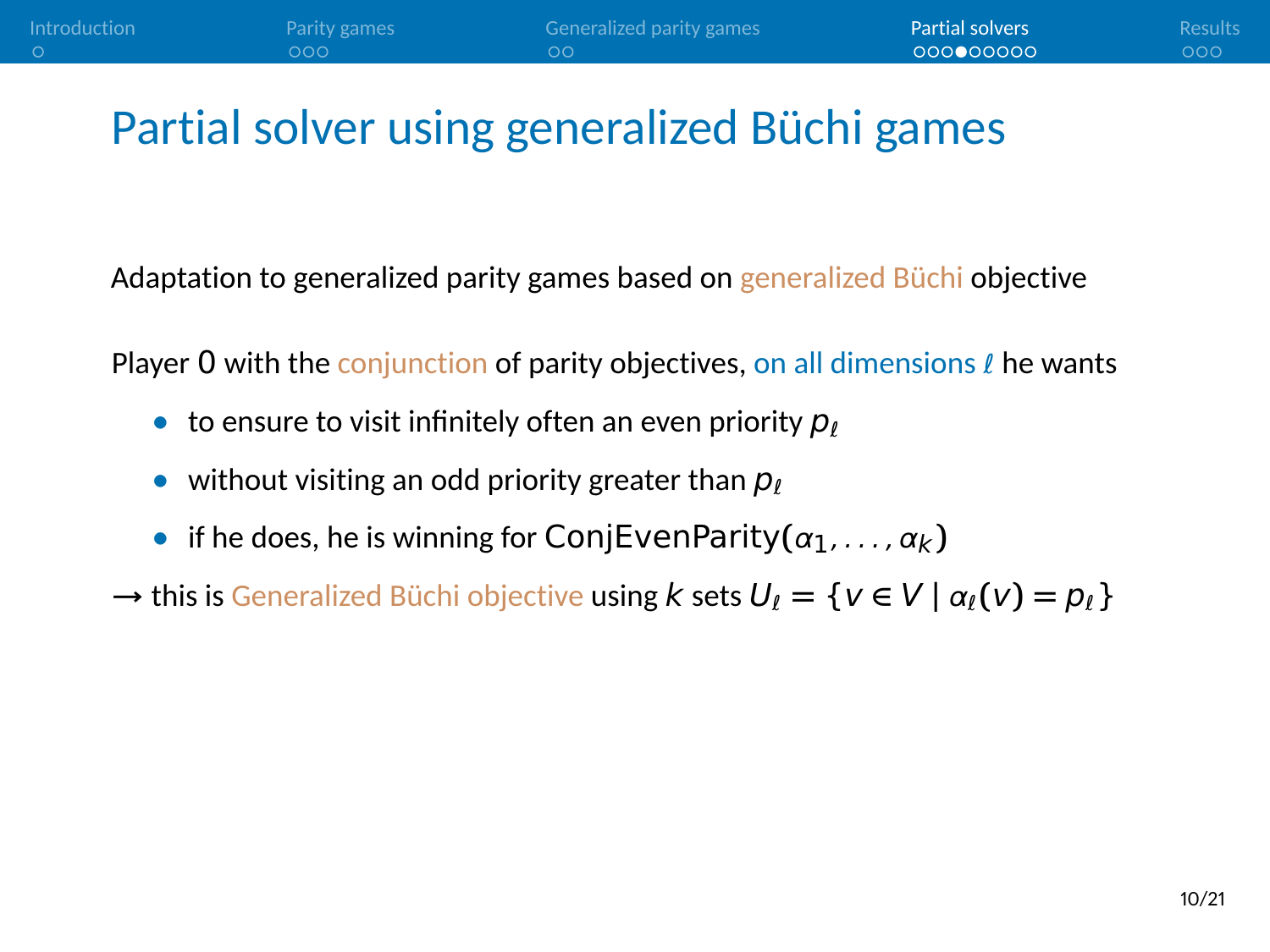Adaptation to generalized parity games based on generalized Büchi objective

Player 0 with the conjunction of parity objectives, on all dimensions  $\ell$  he wants

- to ensure to visit infinitely often an even priority  $p_{\ell}$
- without visiting an odd priority greater than  $p_{\ell}$
- **•** if he does, he is winning for ConjEvenParity $(\alpha_1, \ldots, \alpha_k)$

 $\rightarrow$  this is Generalized Büchi objective using k sets  $U_i = \{v \in V \mid \alpha_i(v) = p_i\}$ 

Player 1 with the disjunction of parity objectives, on some dimensions  $\ell$ 

• if he ensures  $1$ Parity $(\alpha_i)$ , he satisfies the disjunction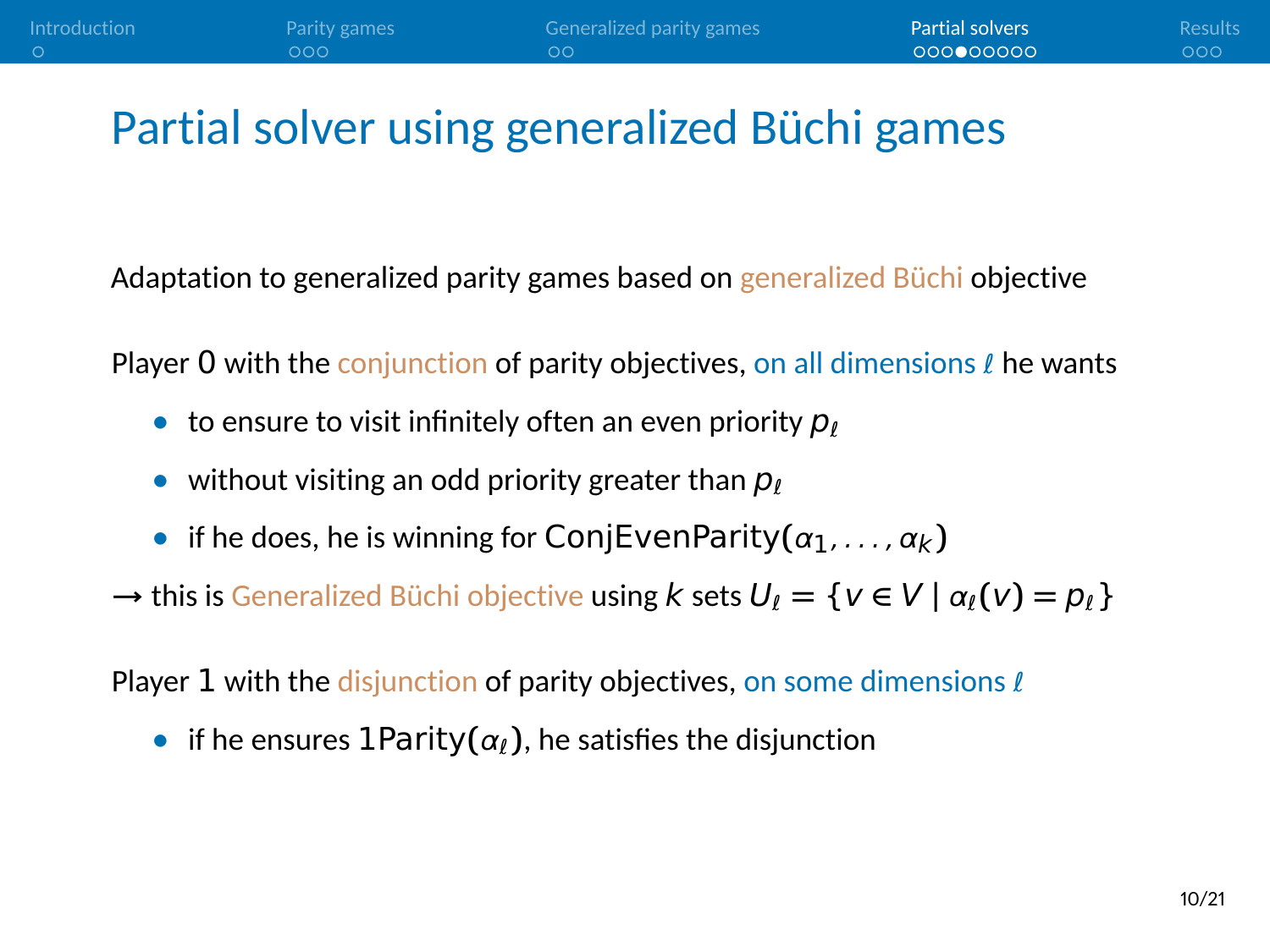Adaptation to generalized parity games based on generalized Büchi objective

Player 0 with the conjunction of parity objectives, on all dimensions  $\ell$  he wants

- to ensure to visit infinitely often an even priority  $p_{\ell}$
- without visiting an odd priority greater than  $p_{\ell}$
- **•** if he does, he is winning for ConjEvenParity $(\alpha_1, \ldots, \alpha_k)$

 $\rightarrow$  this is Generalized Büchi objective using k sets  $U_i = \{v \in V \mid \alpha_i(v) = p_i\}$ 

Player 1 with the disjunction of parity objectives, on some dimensions  $\ell$ 

- if he ensures  $1$ Parity $(\alpha_i)$ , he satisfies the disjunction
- → can apply same property as before dimension by dimension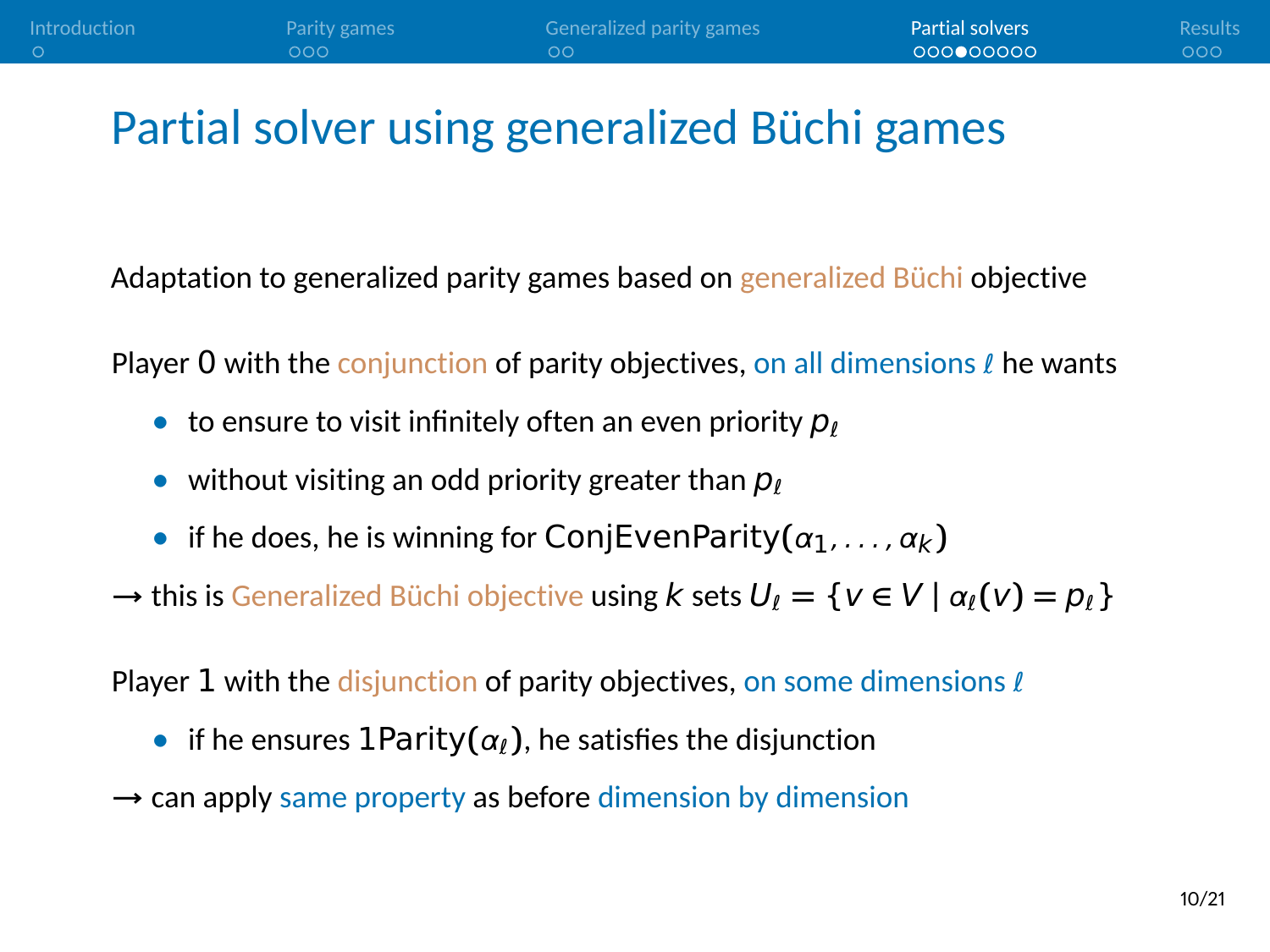#### Partial solver : Good Episode

GoodEpSolver [\[4\]](#page-42-3) for parity games

For player 0 in a parity game (symmetric for player 1)

- if he can ensure to visit some vertex  $V$  from  $V_0$
- we consider the consistent history  $hv$  from  $v_0$  to  $v_0$

If the maximum visited priority in h is even, h is a good episode

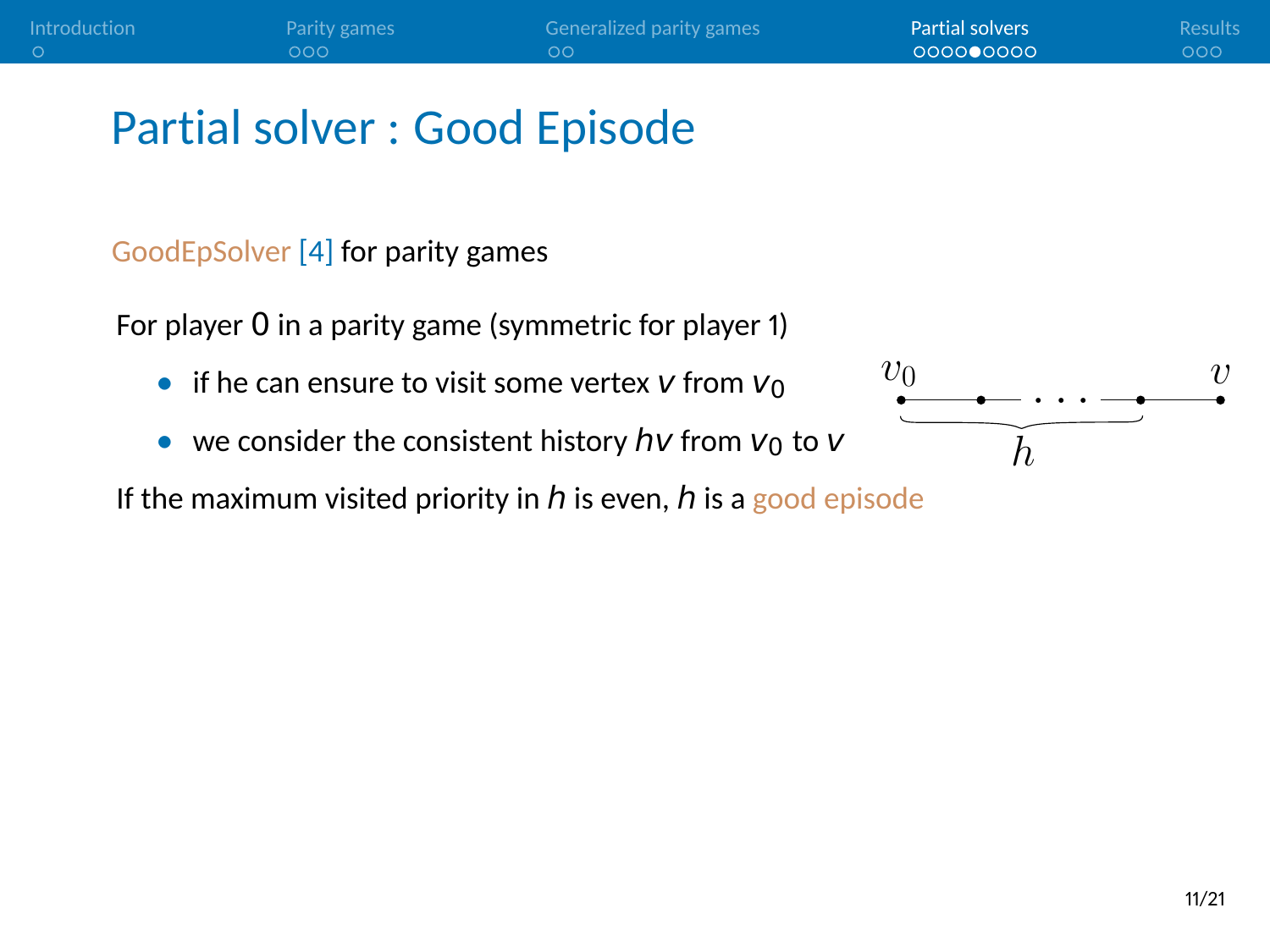#### Partial solver : Good Episode

GoodEpSolver [\[4\]](#page-42-3) for parity games

For player 0 in a parity game (symmetric for player 1)

- if he can ensure to visit some vertex V from V<sub>0</sub>
- we consider the consistent history  $hv$  from  $v_0$  to  $v_0$

If the maximum visited priority in h is even, h is a good episode

If a play consists in a succession of good episodes, it is won by player 0



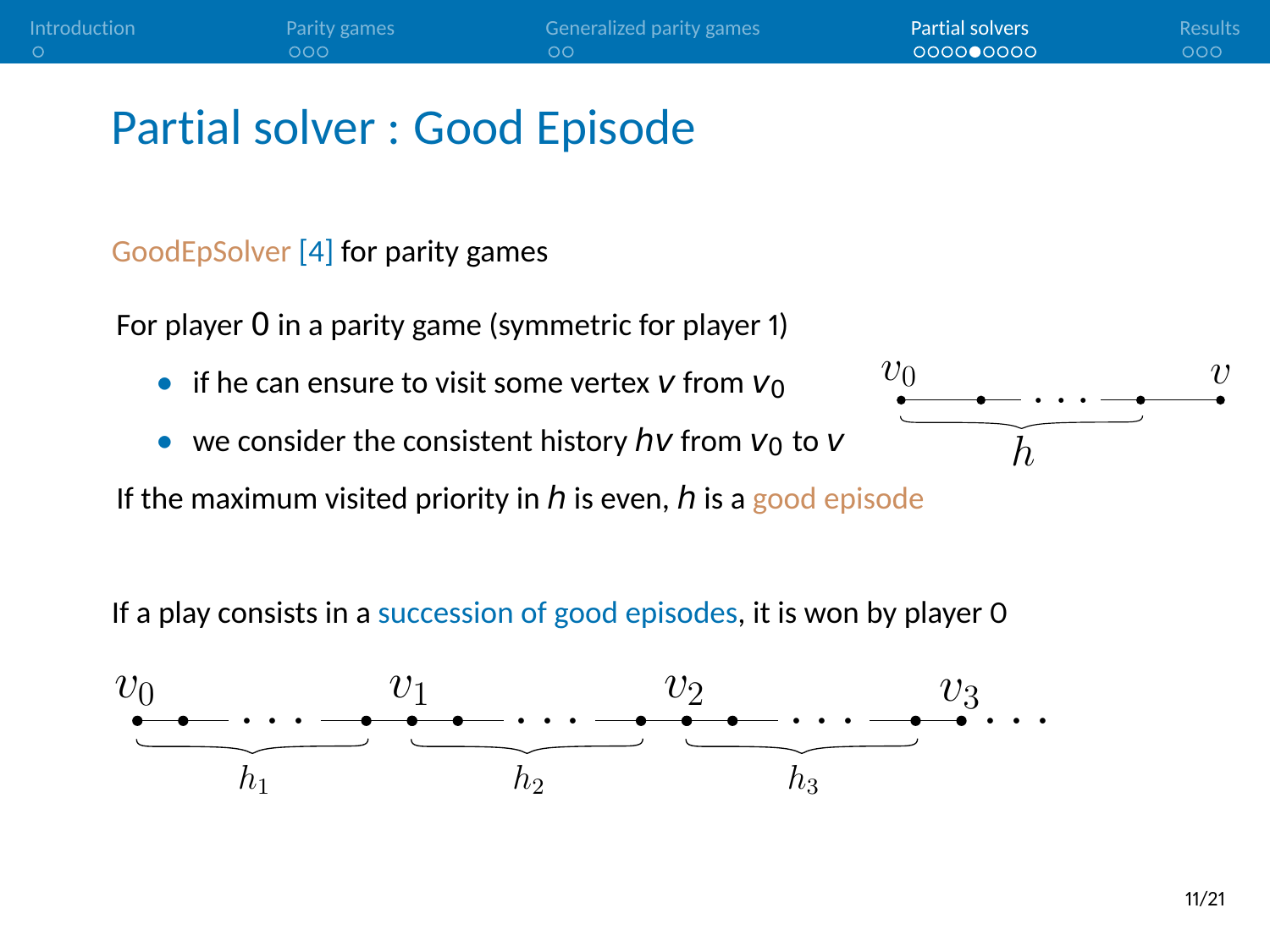#### Partial solver : Good Episode

GoodEpSolver [\[4\]](#page-42-3) for parity games

For player 0 in a parity game (symmetric for player 1)

- if he can ensure to visit some vertex  $V$  from  $V_0$
- we consider the consistent history  $hv$  from  $v_0$  to  $v_0$

If the maximum visited priority in  $h$  is even,  $h$  is a good episode

If a play consists in a succession of good episodes, it is won by player 0



Maximum priority in each  $h_j$  is even  $\rightarrow$  objective  $\mathsf{OParity}(\alpha)$  is satisfied

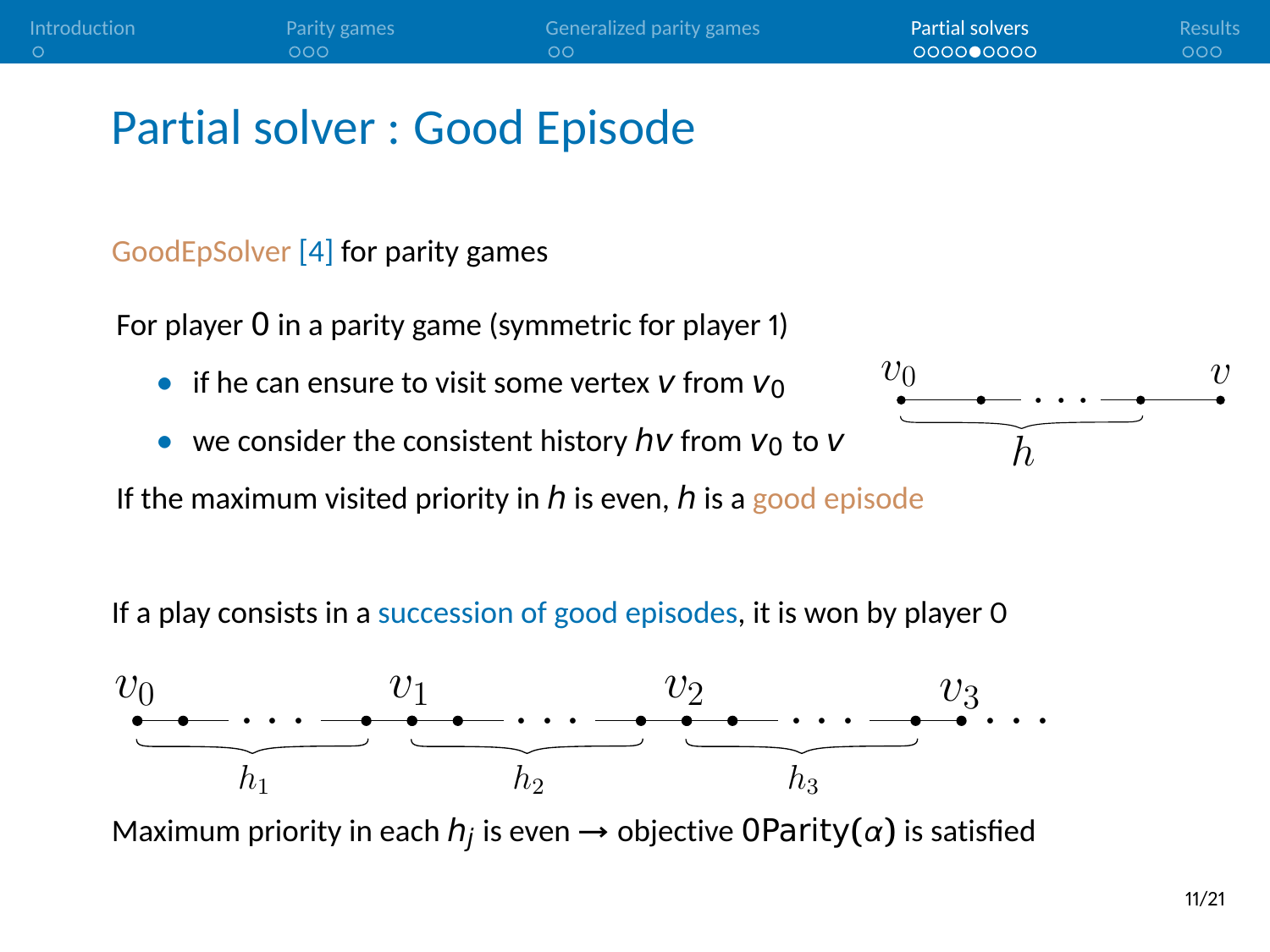#### Partial solver : Good episode

To compute good episodes: introduce an extended game structure G **×** M → records the maximal visited priority by construction

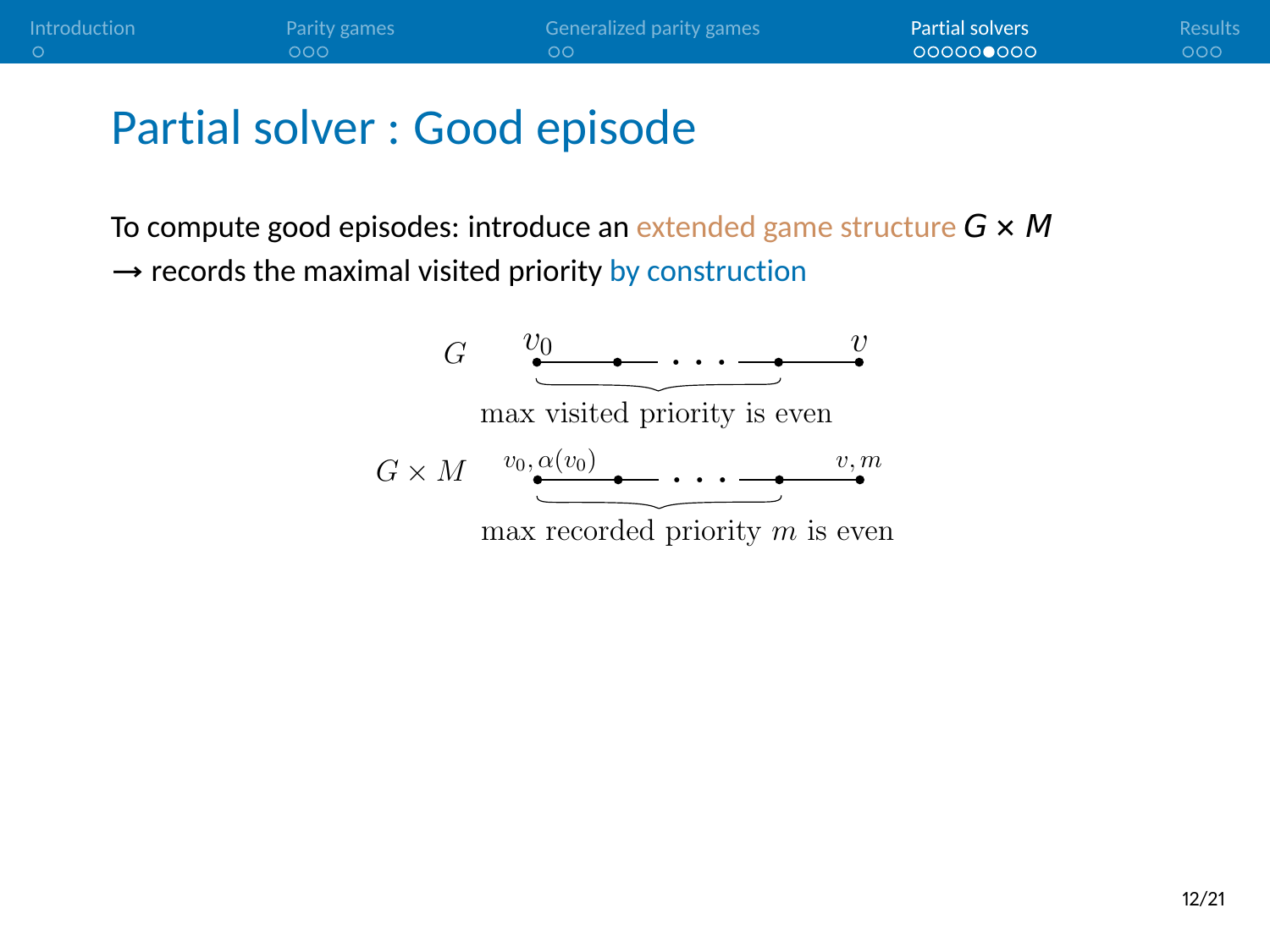#### Partial solver : Good episode

To compute good episodes: introduce an extended game structure G **×** M → records the maximal visited priority by construction



Compute a sequence  $(F_i)_{i\geq 0}$  based on attractors and set operations

- initially  $F_0 = V$
- **•** <sup>∀</sup><sup>j</sup> **<sup>≥</sup>** <sup>0</sup>, <sup>F</sup>j**+**<sup>1</sup> nodes from which player 0 ensures a good episode ending in <sup>F</sup><sup>j</sup>
- **•** fixpoint  $\textsf{GoodEp}_0(G, \alpha) = \bigcap_{j \geq 0} F_j$  ensures a succession of good episodes
- **•** if  $v_0 \in GoodEp_0(G, \alpha)$  then  $v_0 \in OP$ arity $(\alpha)$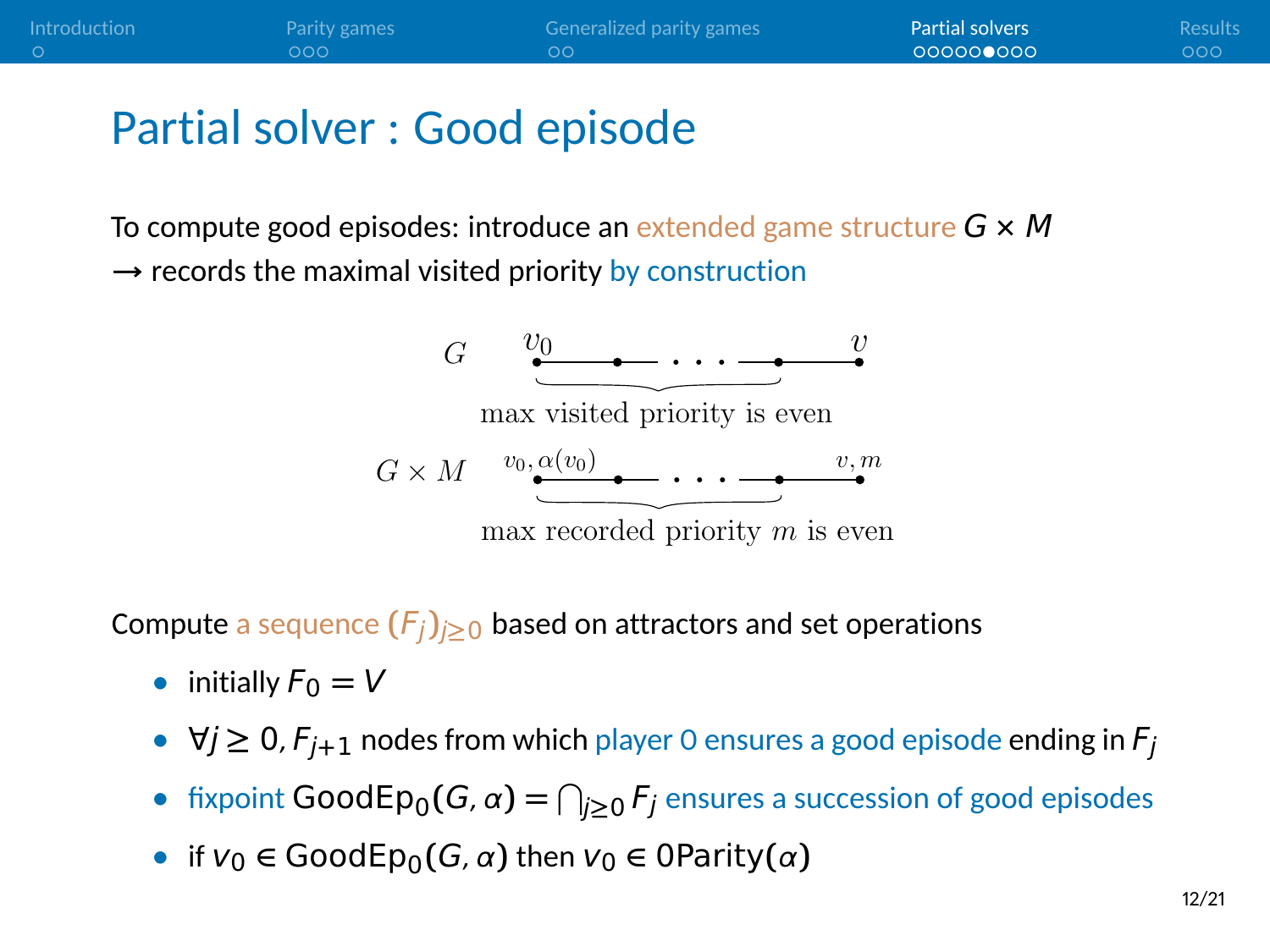## Generalized good episode

The generalized version computes a specific fixpoint depending on the player

Player 0: extended game structure  $G \times M_1 \times \ldots \times M_k$ 

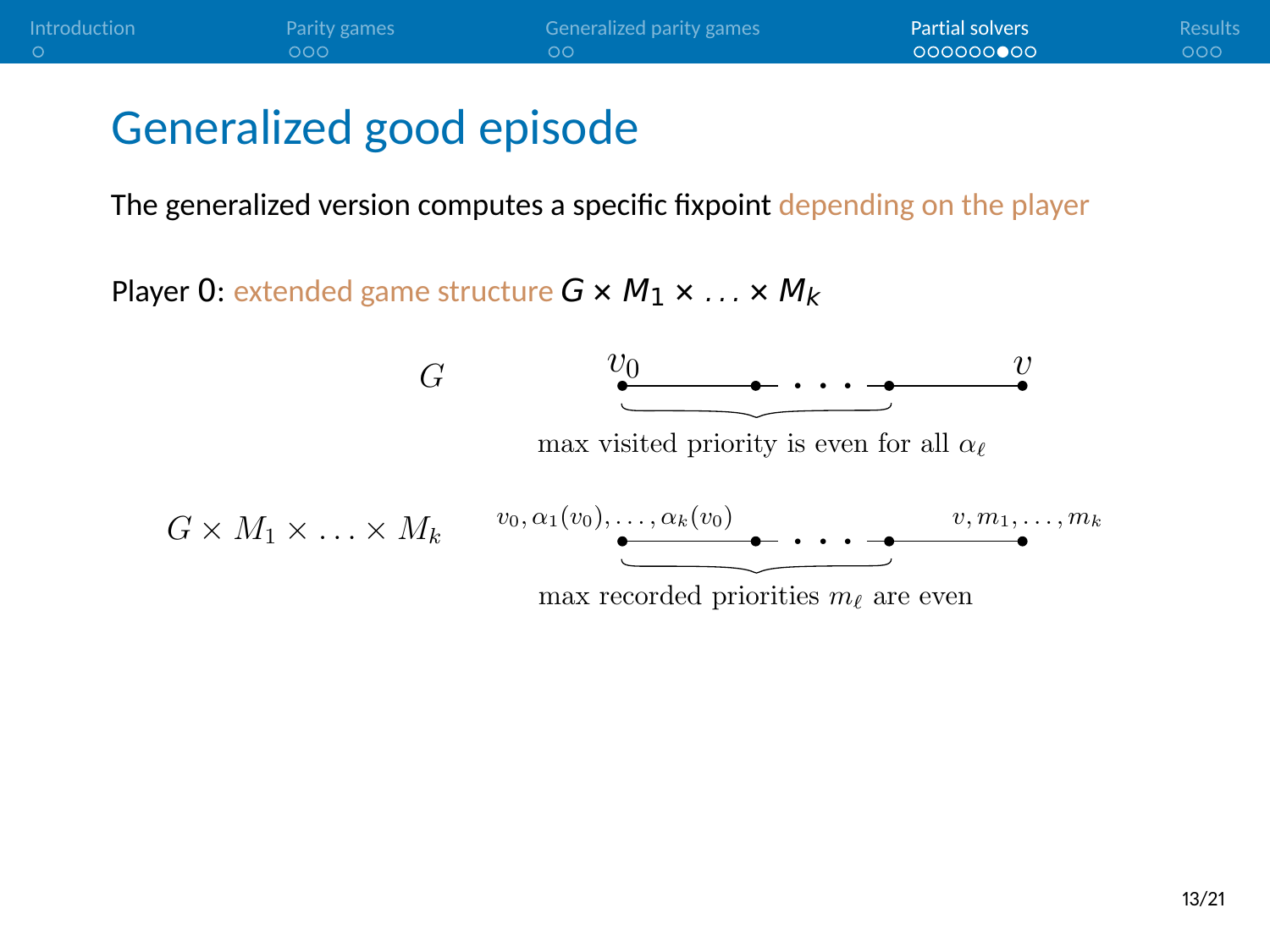## Generalized good episode

The generalized version computes a specific fixpoint depending on the player

Player 0: extended game structure  $G \times M_1 \times \ldots \times M_k$ 



Good episode: history h s.t. for all  $\alpha_l$  the maximum priority visited along h is even → ensure a succession of good episodes by computing similar fixpoint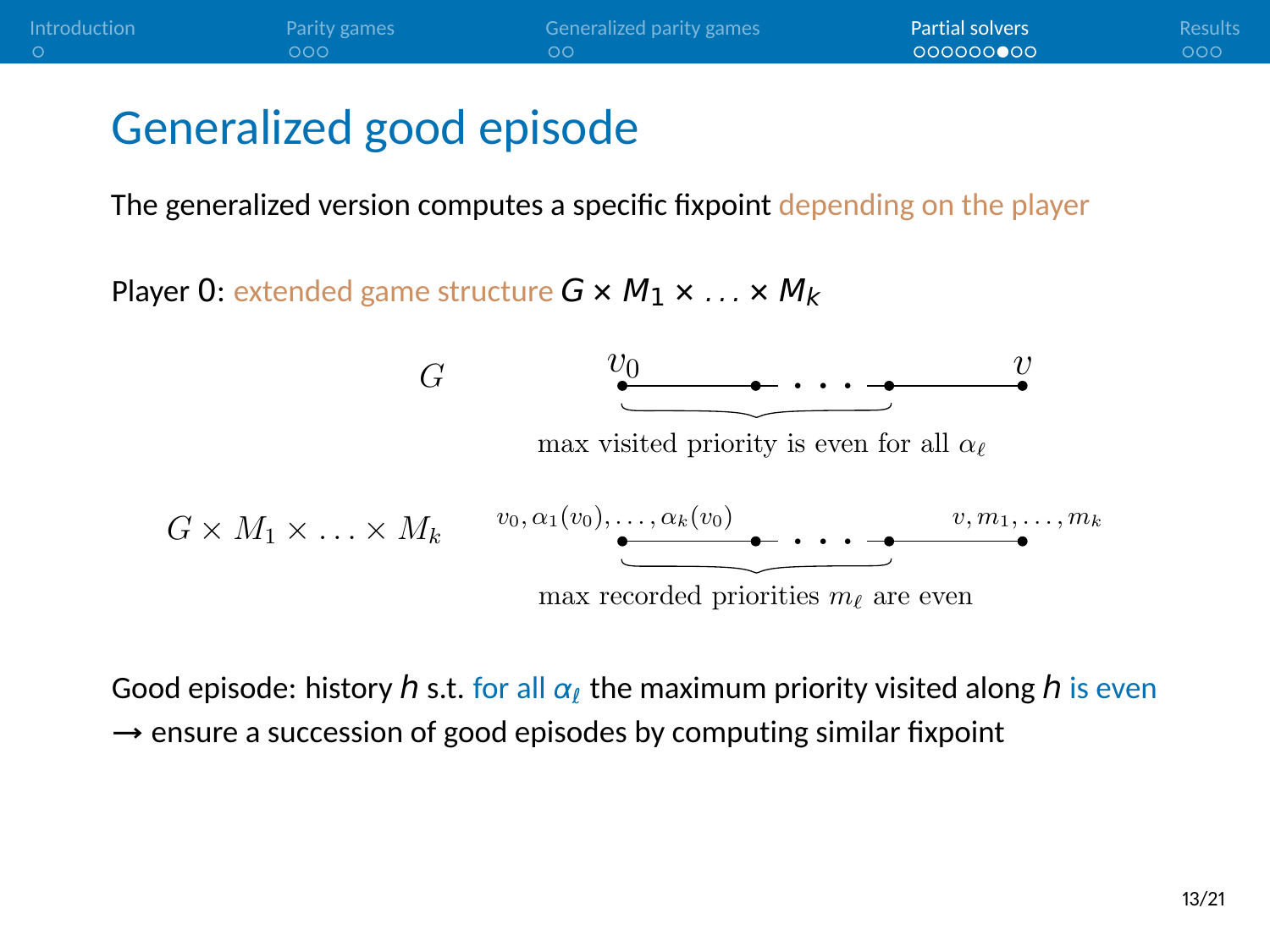## Generalized good episode

The generalized version computes a specific fixpoint depending on the player

Player 0: extended game structure  $G \times M_1 \times \ldots \times M_k$ 



Good episode: history h s.t. for all  $\alpha_l$  the maximum priority visited along h is even → ensure a succession of good episodes by computing similar fixpoint

#### Player 1: similar to previous approach  $\rightarrow$  compute GoodEp<sub>1</sub>(*G*,  $\alpha$ <sub>*l*</sub>) for some dimension *l*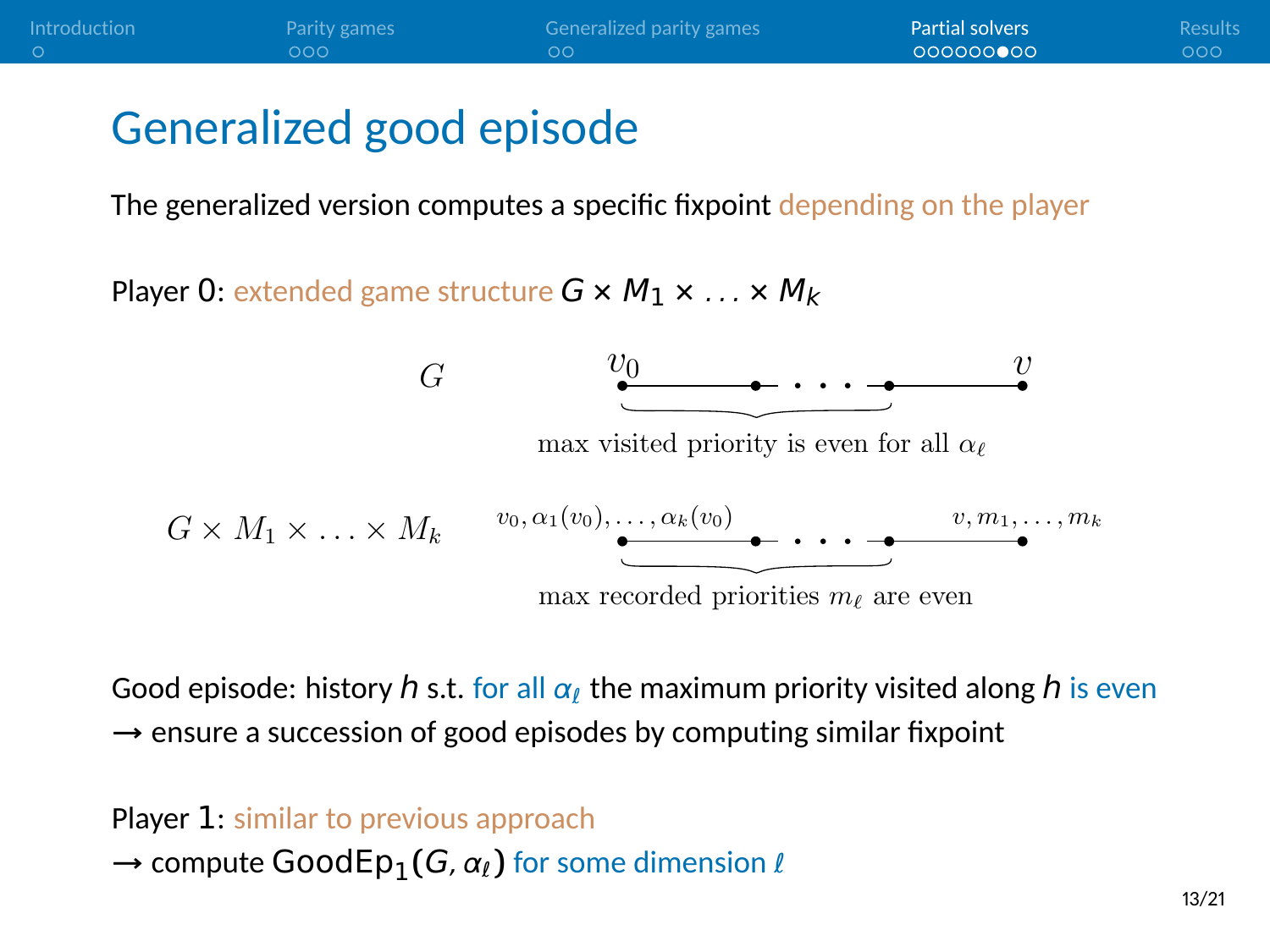#### Antichains

Explicit construction and attractor computation in the extended game is expensive

- → introduction of antichains to reduce required space
	- let S be a set of elements with  $\preceq$  a partial order
	- **•** S is closed if whenever  $s \in S$  and  $s' \preceq s$ , then  $s' \in S$
	- canonical representation of S by the antichain **[S]** of its maximal elements
	- example : grey zone S represented by the antichain  $\{a, b, c\}$

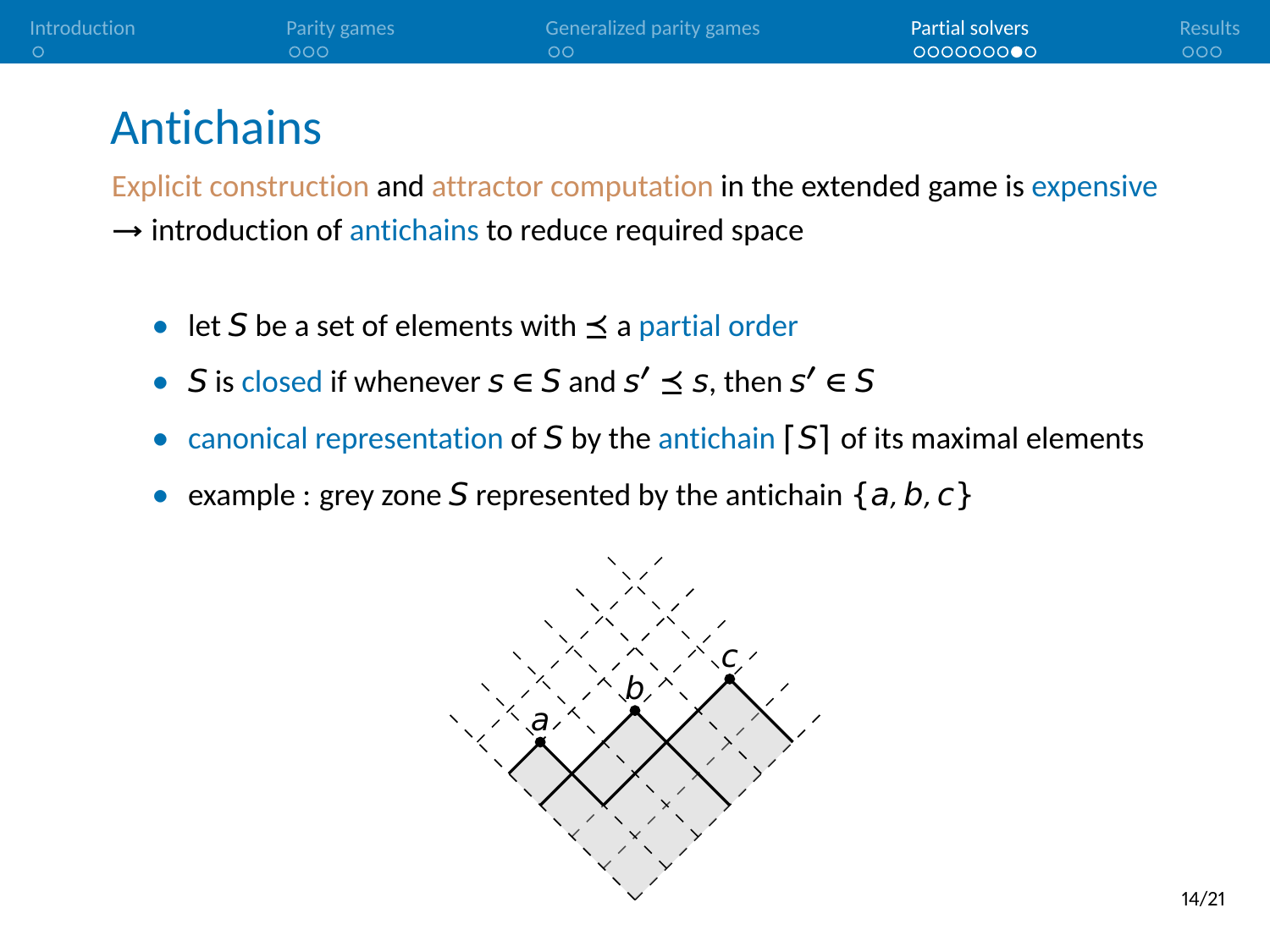#### Antichains in the extended game

Introduce a partial order  $\preceq$  on the nodes  $(v, m)$  of  $G \times M$ Example : if  $d = 4$ , then  $(v, 4) \le (v, 2) \le (v, 0) \le (v, 1) \le (v, 3)$ 

 $\mathsf{Property} : \mathsf{if} \mathsf{player} \mathsf{0} \mathsf{ wins} \mathsf{from} \left(\mathsf{V}, m\right) \mathsf{then} \mathsf{he} \mathsf{ wins} \mathsf{from} \left(\mathsf{V}', m'\right) \preceq \left(\mathsf{V}, m\right)$ 

 $F_0$  is closed and the operations used to get  $F_{i+1}$  from  $F_i$  preserve closedness

- **•** every set used to compute fixpoint  $GoodEp<sub>0</sub>(G, \alpha)$  are closed
- **•** can therefore be represented by the antichain of their maximal elements

Improved version of  $GoodEp<sub>0</sub>(G, \alpha)$  computation that only handles antichains

- **•** sets manipulated are smaller as these antichains contain less elements
- **•** using solely antichain operations we avoid constructing G **×** M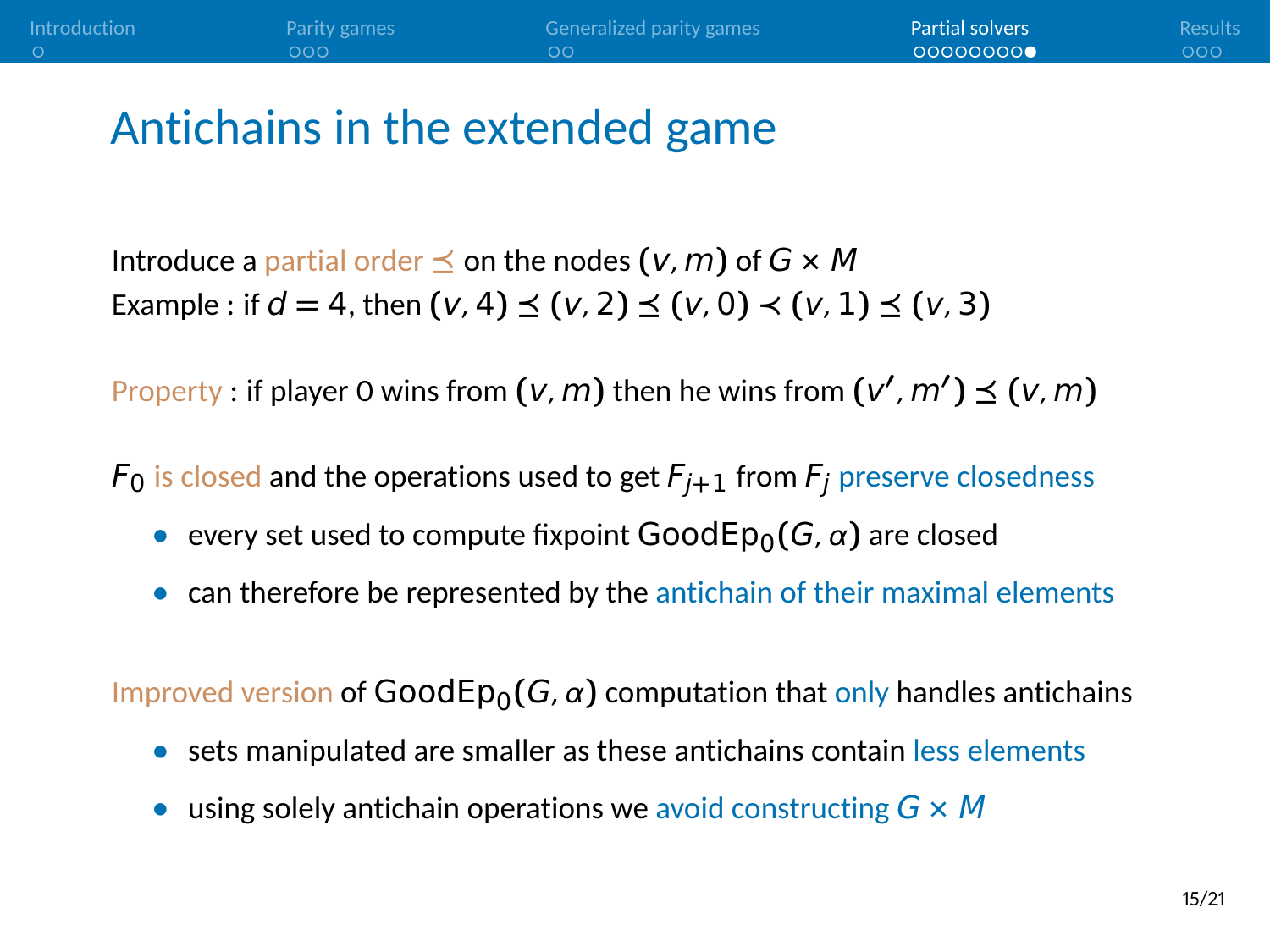## <span id="page-38-0"></span>Combining with complete solvers

We adapted a third partial solver  $\left[3\right]$  to generalized parity games

Recursive algorithm [\[10\]](#page-44-1) (complete solver) performs well in practice for parity [\[8\]](#page-44-2)

Partial solvers can be combined with the recursive algorithm, given parity game G

- **•** first execute the partial solver on G
- **•** if the game is completely solved, return solutions
- else execute a step of recursive algorithm on the unsolved subgame  $G'$
- return union of the partial solutions with the solutions obtained for  $G'$

Holds for the adaptation of the recursive algorithm to generalized parity games [\[1\]](#page-42-1)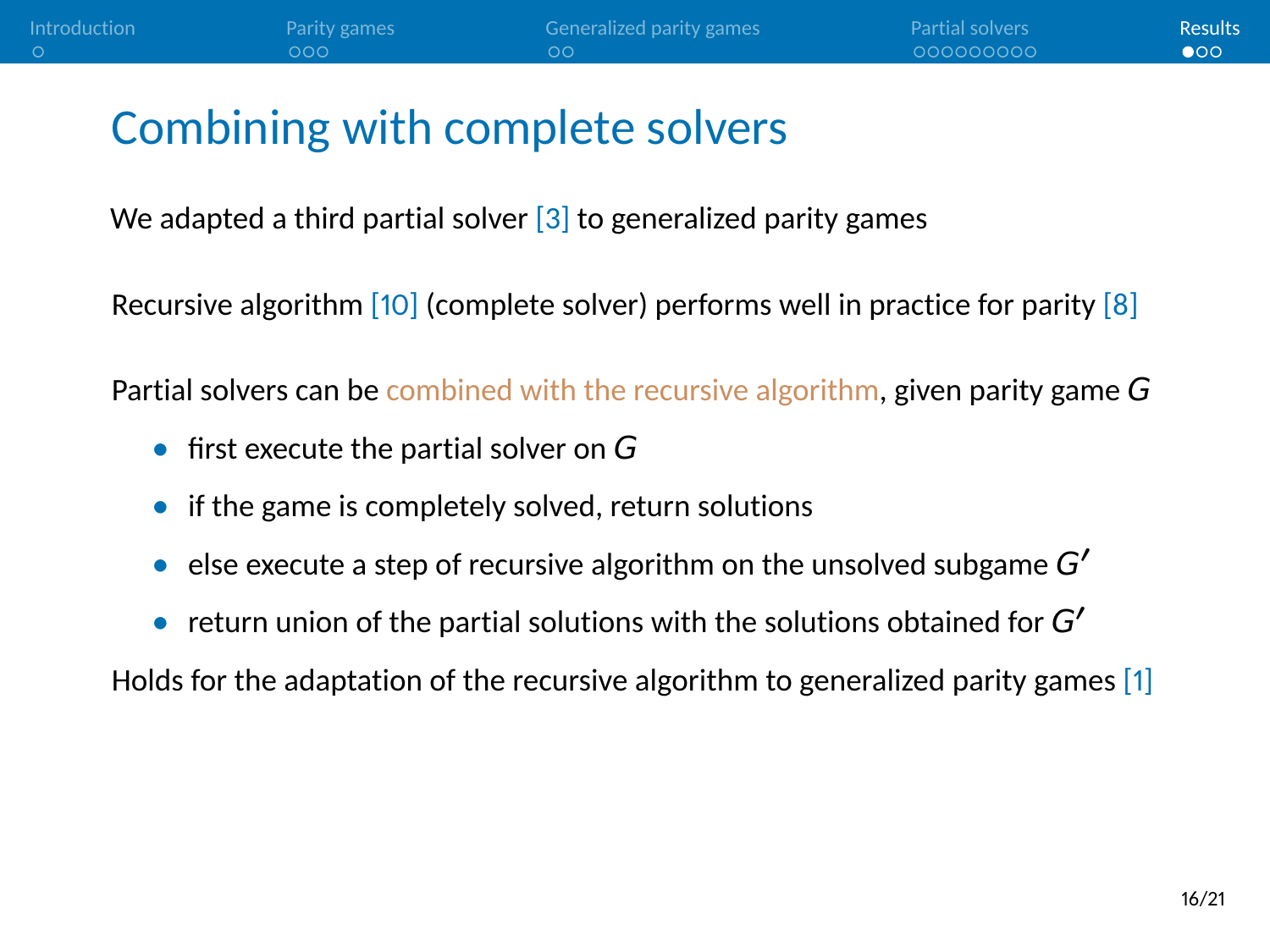## Combining with complete solvers

We adapted a third partial solver  $\left[3\right]$  to generalized parity games

Recursive algorithm [\[10\]](#page-44-1) (complete solver) performs well in practice for parity [\[8\]](#page-44-2)

Partial solvers can be combined with the recursive algorithm, given parity game G

- **•** first execute the partial solver on G
- **•** if the game is completely solved, return solutions
- else execute a step of recursive algorithm on the unsolved subgame  $G'$
- return union of the partial solutions with the solutions obtained for  $G'$

Holds for the adaptation of the recursive algorithm to generalized parity games [\[1\]](#page-42-1)

Our experimental results

- **implemented 6** algorithms and their combination with recursive algorithms
- evaluated on benchmarks generated from meaningful LTL specifications [\[5\]](#page-43-2)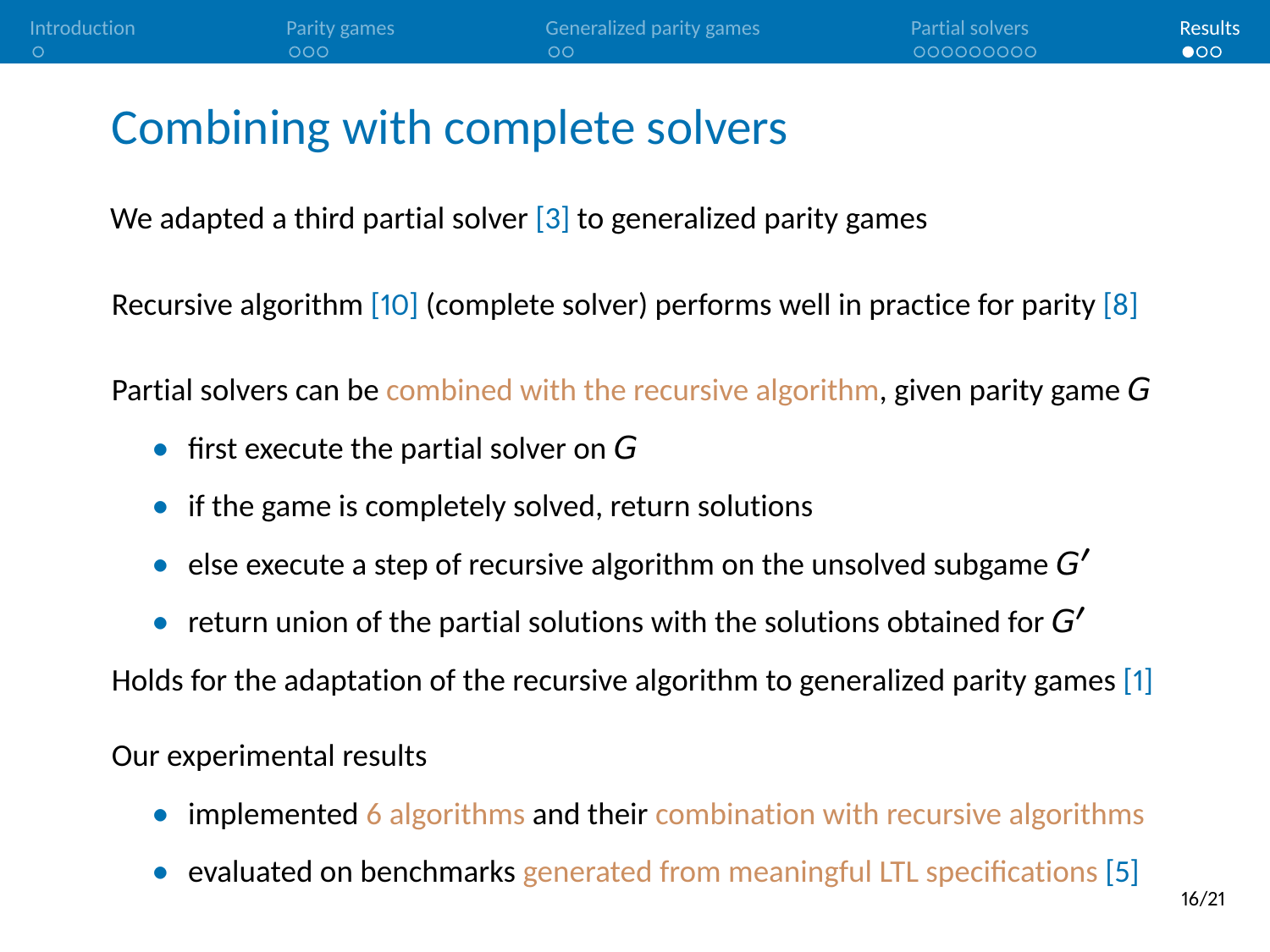#### Results for parity games

240 benchmarks with mean size **|**V**|** of around 46K and maximal size of 3157K, and a mean number d of priorities of 4.1 with a maximal number  $d = 15$ 

| Solver             | Solved         | T.O.     | Fastest    | Mean time (233) |
|--------------------|----------------|----------|------------|-----------------|
| Zielonka           | 240 (100%)     | $\Omega$ | 150 (62 %) | 272 ms          |
| Ziel&BuchiSolver   | 240 (100%)     | $\Omega$ | 89 (37 %)  | 480 ms          |
| Ziel&GoodEpSolver  | 233 (97%)      | 7        | $0(0\%)$   | 1272 ms         |
| Ziel&LaySolver     | 238 (99%)      | 2        | 1(1%)      | 587 ms          |
| <b>BuchiSolver</b> | 203 (84%) - 37 | $\Omega$ |            |                 |
| GoodEpSolver       | 233 (97%) - 0  | 7        |            |                 |
| LavSolver          | $232(97%) - 6$ | 2        |            |                 |

- **•** Algorithm Zielonka is faster than partial solvers on average which was not observed on random graphs in [\[4\]](#page-42-3)
- **•** Our experiments also show that their combination with a partial solver improves the performances of Algorithms Zielonka 90 cases over 240 (38%)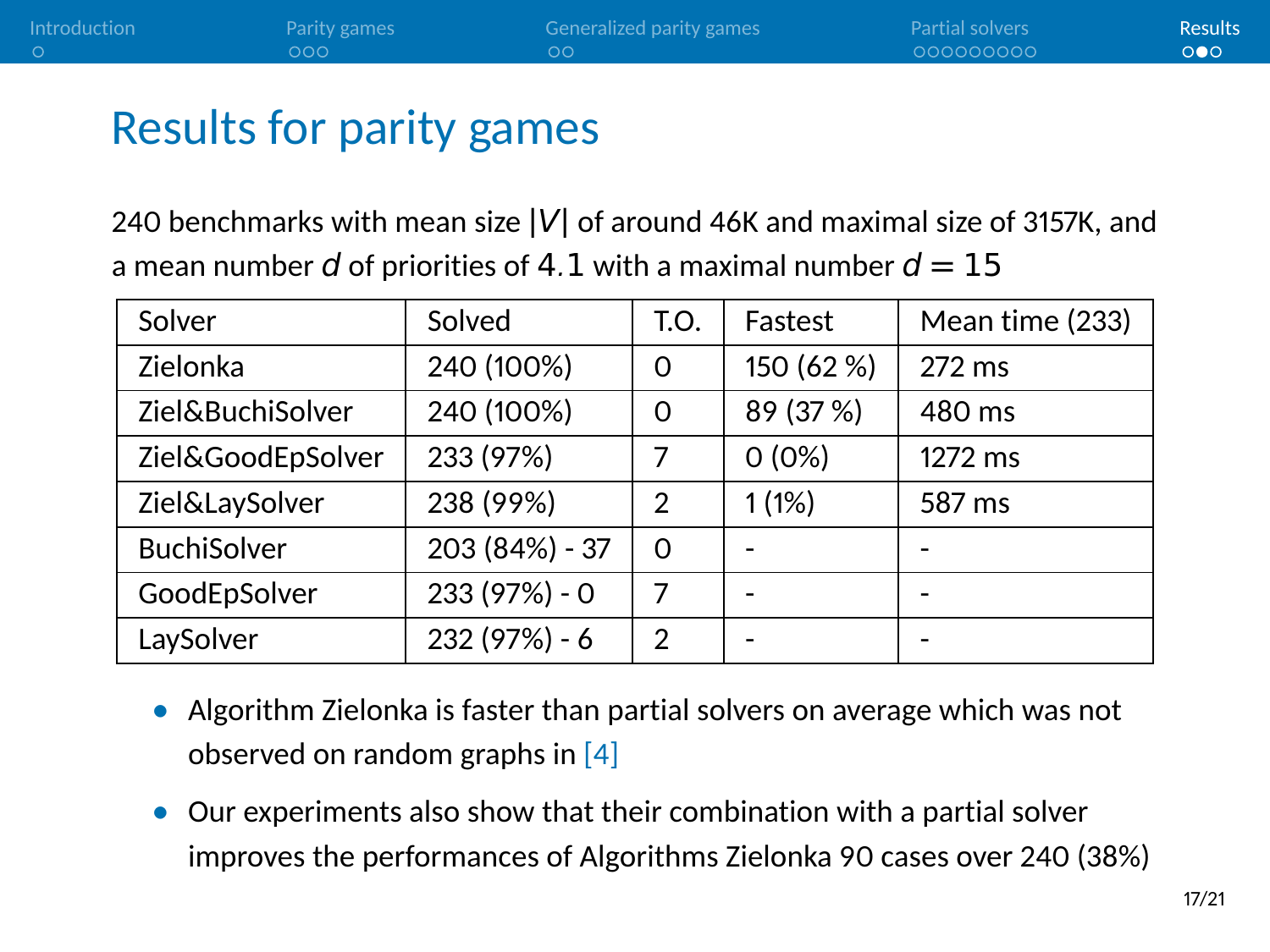## Results for generalized parity games

152 benchmarks with mean size **|**V**|** of around 207K and maximal size of 709K, mean number of priority functions is 4.53 and maximum number is 17.

| Solver                  | Solved         | T.O. | Fastest  | Mean-Time (87) |
|-------------------------|----------------|------|----------|----------------|
| GenZielonka             | 128 (84%)      | 24   | 33 (25%) | 66 ms          |
| GenZiel&GenBuchiSolver  | 130 (86%)      | 22   | 72 (55%) | 56 ms          |
| GenZiel&GenGoodEpSolver | 112 (74%)      | 40   | 24 (18%) | 644 ms         |
| GenZiel&GenLaySolver    | 110 (72%)      | 42   | 3(2%)    | 1133 ms        |
| GenBuchiSolver          | 110 (72%) - 20 | 22   |          |                |
| GenGoodEpSolver         | $112(74%) - 0$ | 40   |          |                |
| GenLaySolver            | $104(68%) - 6$ | 42   |          |                |

- **•** some benchmarks can't be solved by GenZielonka or a partial solver alone, but can be solved by the combination of GenZielonka with a partial solver
- **•** combination with a partial solver improves the performances of GenZielonka in 99 cases over 132 (75%)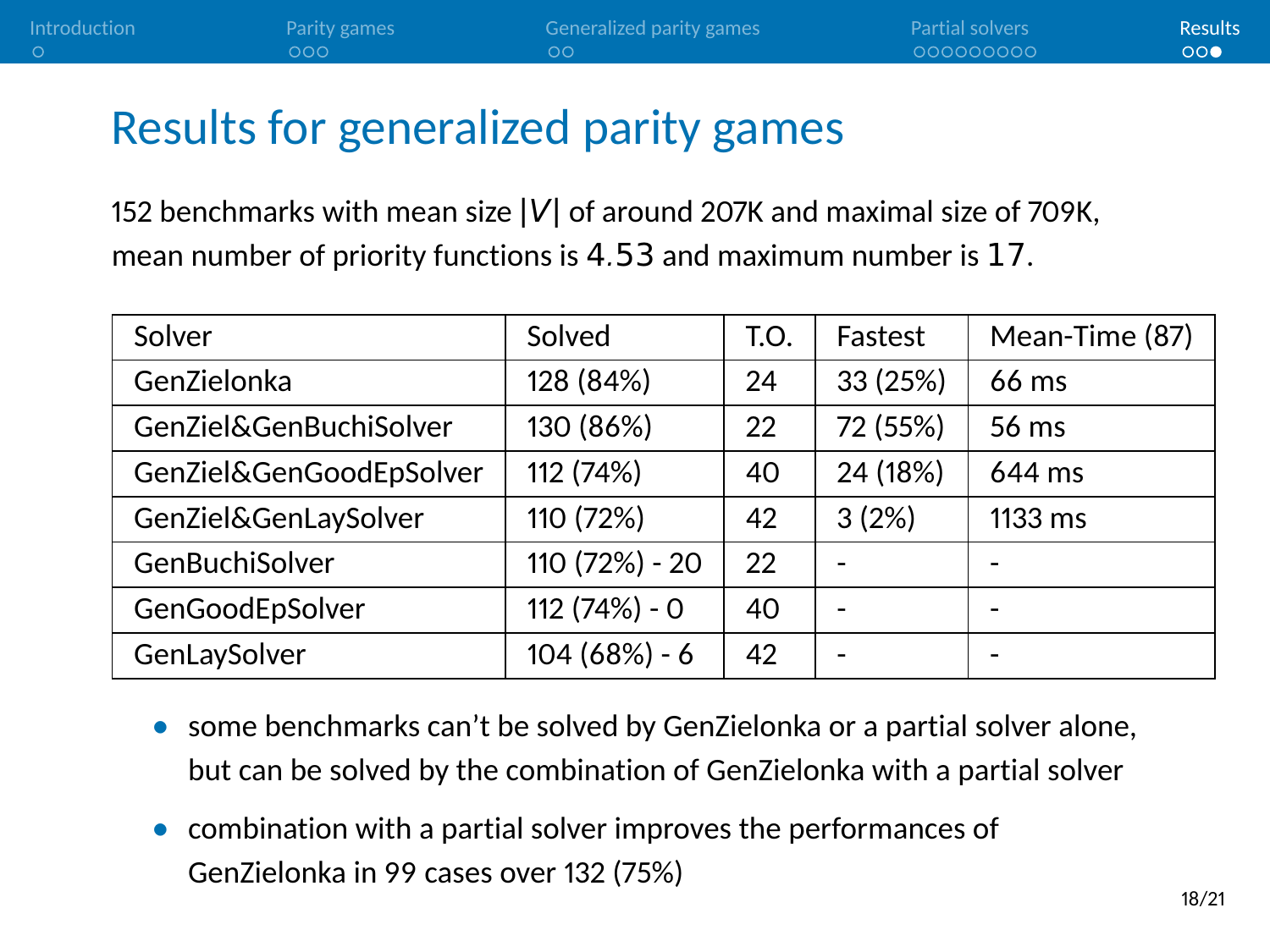<span id="page-42-1"></span>[1] K. Chatterjee, T. A. Henzinger, and N. Piterman.

#### Generalized parity games.

In *FOSSACS Proceedings*, volume 4423 of *Lecture Notes in Computer Science*, pages 153–167. Springer, 2007.

<span id="page-42-0"></span> $[2]$  F. A. Emerson and C. S. Jutla.

Tree automata, mu-calculus and determinacy (extended abstract). In *FOCS Proceedings*, pages 368–377. IEEE Computer Society, 1991.

<span id="page-42-2"></span>[3] M. Huth, J. H. Kuo, and N. Piterman.

Fatal attractors in parity games: Building blocks for partial solvers. *CoRR*, abs/1405.0386, 2014.

<span id="page-42-3"></span>[4] M. Huth, J. H. Kuo, and N. Piterman.

Static analysis of parity games: Alternating reachability under parity. In *Semantics, Logics, and Calculi - Essays Dedicated to Hanne Riis Nielson and Flemming Nielson on the Occasion of Their 60th Birthdays*, volume 9560 of *Lecture Notes in Computer Science, pages 159–177. Springer, 2016.* 19/21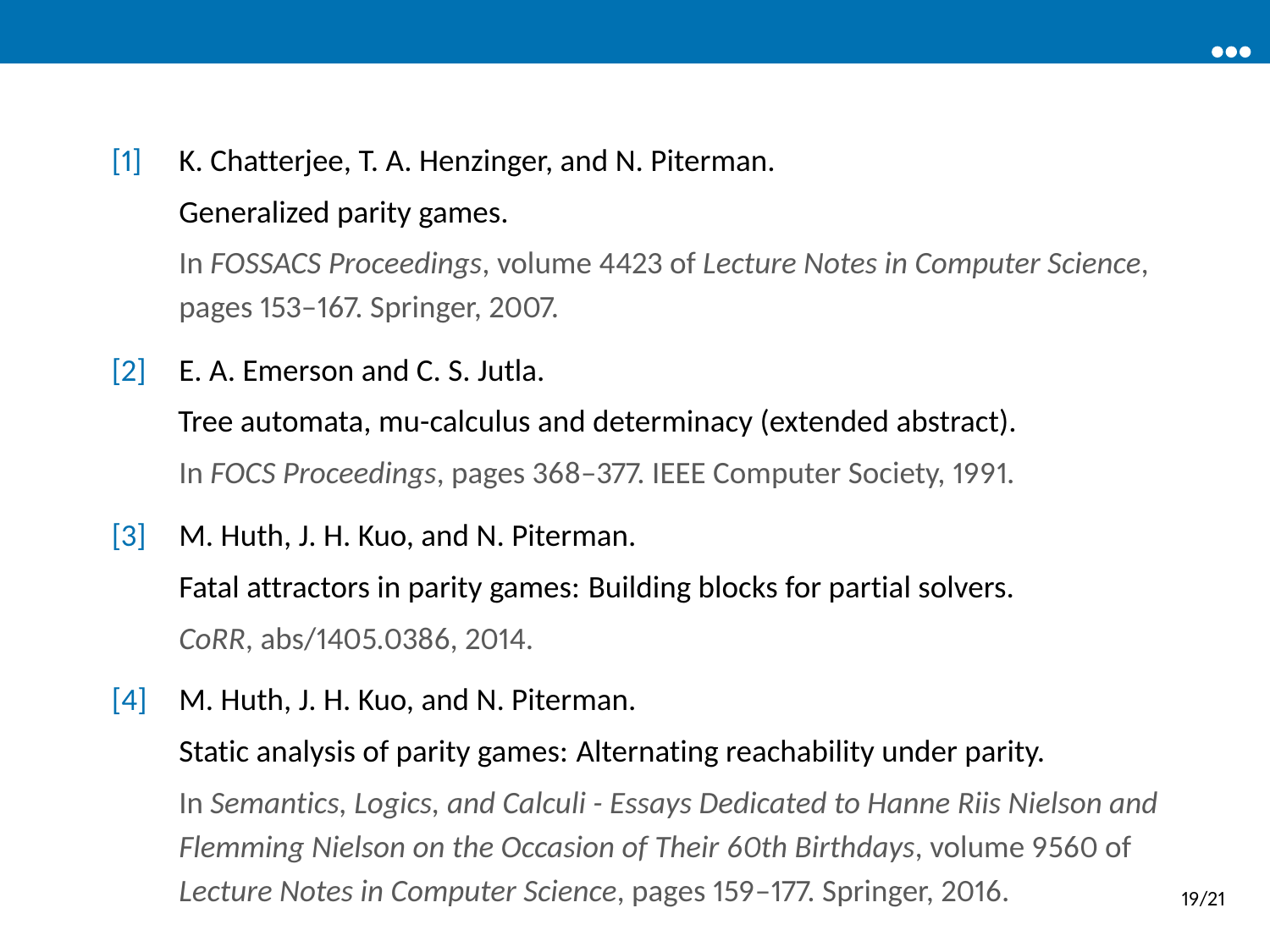<span id="page-43-2"></span>[5] S. Jacobs, R. Bloem, M. Colange, P. Faymonville, B. Finkbeiner, A. Khalimov, F. Klein, M. Luttenberger, P. J. Meyer, T. Michaud, M. Sakr, S. Sickert, L. Tentrup, and A. Walker.

The 5th reactive synthesis competition (SYNTCOMP 2018): Benchmarks, participants & results.

*CoRR*, abs/1904.07736, 2019.

<span id="page-43-1"></span>[6] M. Jurdzinski.

Deciding the winner in parity games is in UP **∩** co-UP. *Inf. Process. Lett.*, 68(3):119–124, 1998.

<span id="page-43-0"></span>[7] A. Pnueli and R. Rosner.

On the synthesis of a reactive module.

In *POPL Proceedings*, pages 179–190. ACM Press, 1989.